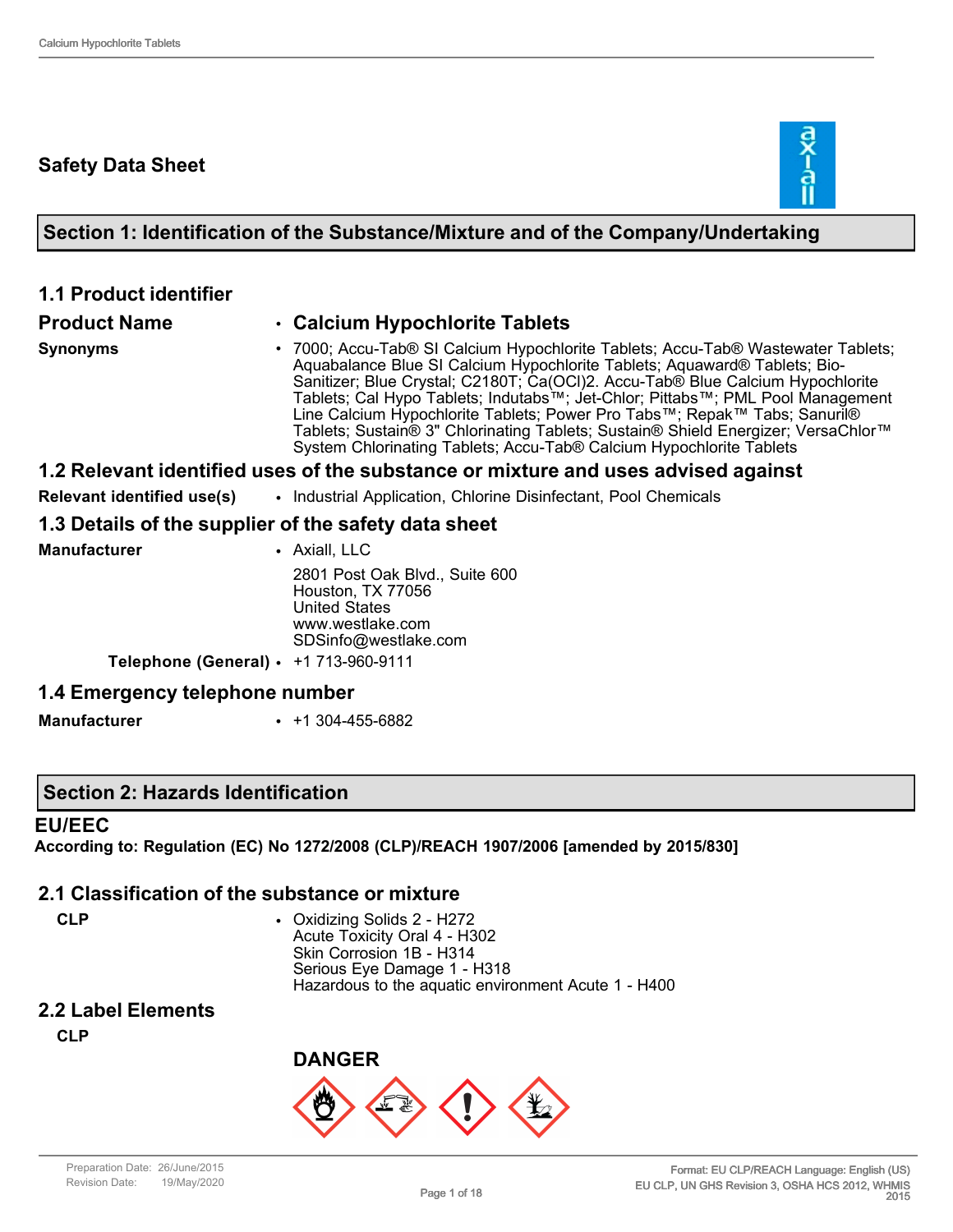|                                 | Hazard statements · H272 - May intensify fire; oxidizer<br>H302 - Harmful if swallowed<br>H314 - Causes severe skin burns and eye damage.<br>H318 - Causes serious eye damage<br>H400 - Very toxic to aquatic life                                                                                                                                                                                                                                                                                                                                                                                                                                                                                                                                                              |
|---------------------------------|---------------------------------------------------------------------------------------------------------------------------------------------------------------------------------------------------------------------------------------------------------------------------------------------------------------------------------------------------------------------------------------------------------------------------------------------------------------------------------------------------------------------------------------------------------------------------------------------------------------------------------------------------------------------------------------------------------------------------------------------------------------------------------|
| <b>Precautionary statements</b> |                                                                                                                                                                                                                                                                                                                                                                                                                                                                                                                                                                                                                                                                                                                                                                                 |
|                                 | <b>Prevention •</b> P210 - Keep away from heat, hot surfaces, sparks, open flames and other ignition<br>sources. No smoking.<br>P220 - Keep/Store away from clothing and other combustible materials.<br>P221 - Take any precaution to avoid mixing with combustibles<br>P260 - Do not breathe dust.<br>P264 - Wash thoroughly after handling.<br>P270 - Do not eat, drink or smoke when using this product.<br>P273 - Avoid release to the environment.<br>P280 - Wear protective gloves/protective clothing/eye protection/face protection.                                                                                                                                                                                                                                   |
|                                 | Response • P370+P378 - In case of fire: Use appropriate media for extinction.<br>P304+P340 - IF INHALED: Remove victim to fresh air and keep at rest in a position<br>comfortable for breathing.<br>P303+P361+P353 - IF ON SKIN (or hair): Take off immediately all contaminated<br>clothing. Rinse skin with water/shower.<br>P363 - Wash contaminated clothing before reuse.<br>P321 - Specific treatment, see supplemental first aid information.<br>P305+P351+P338 - IF IN EYES: Rinse cautiously with water for several minutes.<br>Remove contact lenses, if present and easy to do. Continue rinsing.<br>P301+P330+P331 - IF SWALLOWED: Rinse mouth. Do NOT induce vomiting.<br>P310 - Immediately call a POISON CENTER or doctor/physician.<br>P391 - Collect spillage. |
|                                 | Storage/Disposal • P405 - Store locked up.<br>P501 - Dispose of content and/or container in accordance with local, regional,<br>national, and/or international regulations.                                                                                                                                                                                                                                                                                                                                                                                                                                                                                                                                                                                                     |
|                                 | <b>Supplemental information <math>\cdot</math></b> 1-3 percent of this product consists of an ingredient of unknown toxicity.                                                                                                                                                                                                                                                                                                                                                                                                                                                                                                                                                                                                                                                   |
| 2.3 Other Hazards               |                                                                                                                                                                                                                                                                                                                                                                                                                                                                                                                                                                                                                                                                                                                                                                                 |
| <b>CLP</b>                      | • According to Regulation (EC) No. 1272/2008 (CLP) this material is considered<br>hazardous.                                                                                                                                                                                                                                                                                                                                                                                                                                                                                                                                                                                                                                                                                    |

#### **UN GHS Revision 3**

**According to: UN Globally Harmonized System of Classification and Labelling of Chemicals (GHS): Third Revised Edition**

#### **2.1 Classification of the substance or mixture**

| <b>UN GHS</b> | • Oxidizing Solids 2<br><b>Acute Toxicity Oral 4</b><br>Skin Corrosion 1B<br>Serious Eye Damage 1<br>Specific Target Organ Toxicity Single Exposure 3: Respiratory Tract Irritation<br>Hazardous to the aquatic environment Acute 1<br>Hazardous to the aquatic environment Chronic 1 |
|---------------|---------------------------------------------------------------------------------------------------------------------------------------------------------------------------------------------------------------------------------------------------------------------------------------|
|               |                                                                                                                                                                                                                                                                                       |

#### **2.2 Label elements**

**UN GHS**



#### **Hazard statements** • May intensify fire; oxidizer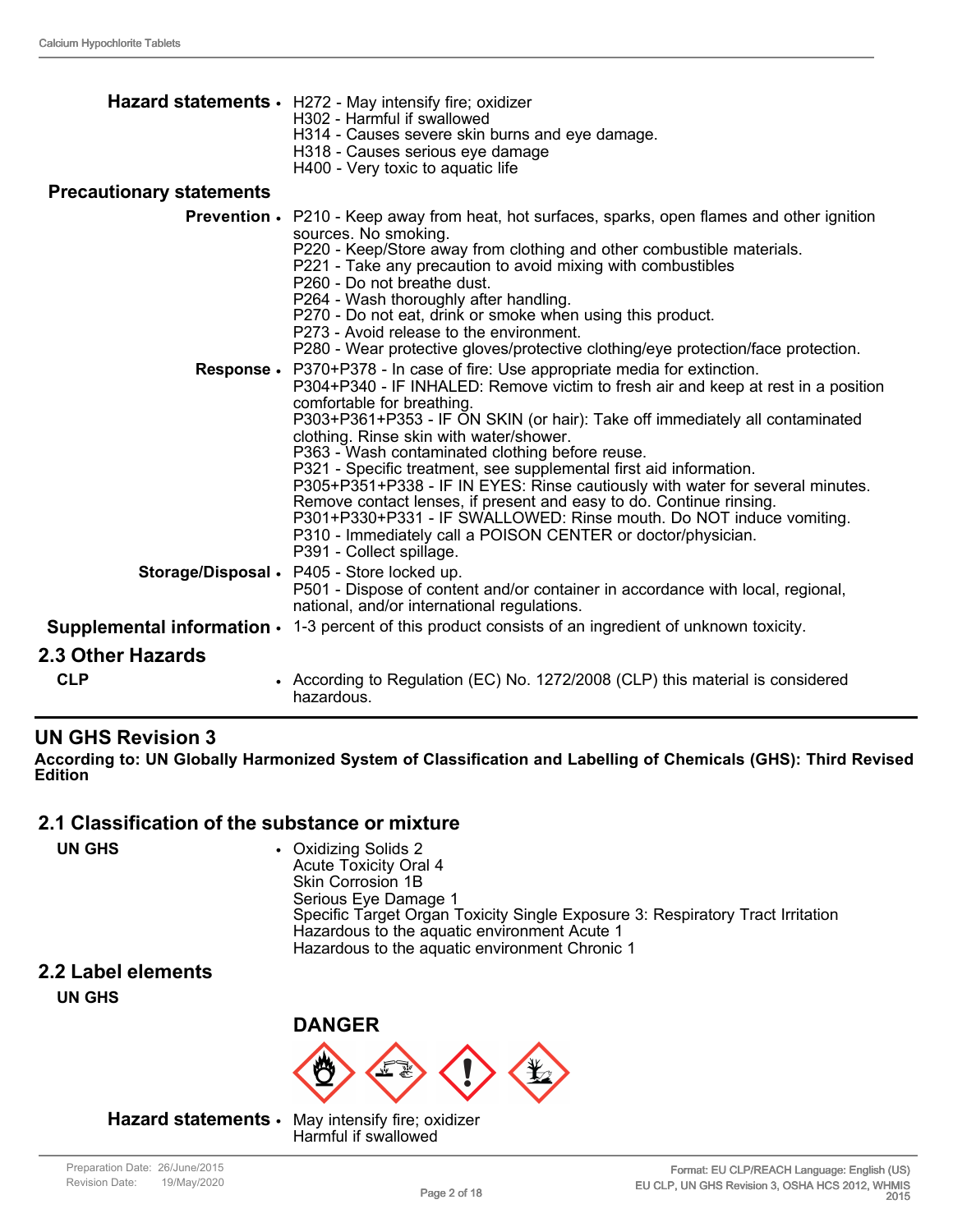| Causes severe skin burns and eye damage.             |
|------------------------------------------------------|
| Causes serious eye damage                            |
| May cause respiratory irritation                     |
| Very toxic to aquatic life                           |
| Very toxic to aquatic life with long lasting effects |

#### **Precautionary statements**

|                    | <b>Prevention</b> • Keep away from heat.<br>Keep/Store away from clothing and other combustible materials.<br>Do not eat, drink or smoke when using this product.<br>Take any precaution to avoid mixing with combustibles<br>Use only outdoors or in a well-ventilated area.<br>Do not breathe dust.<br>Wash thoroughly after handling.<br>Avoid release to the environment.<br>Wear protective gloves/protective clothing/eye protection/face protection.                                                                                                                                                                                                                                                                   |
|--------------------|-------------------------------------------------------------------------------------------------------------------------------------------------------------------------------------------------------------------------------------------------------------------------------------------------------------------------------------------------------------------------------------------------------------------------------------------------------------------------------------------------------------------------------------------------------------------------------------------------------------------------------------------------------------------------------------------------------------------------------|
| Response •         | In case of fire: Use appropriate media for extinction.<br>IF INHALED: Remove victim to fresh air and keep at rest in a position comfortable for<br>breathing.<br>Call a POISON CENTER or doctor/physician if you feel unwell.<br>IF ON SKIN (or hair): Take off immediately all contaminated clothing. Rinse skin with<br>water/shower.<br>Wash contaminated clothing before reuse.<br>Specific treatment, see supplemental first aid information.<br>IF IN EYES: Rinse cautiously with water for several minutes. Remove contact lenses,<br>if present and easy to do. Continue rinsing.<br>IF SWALLOWED: Rinse mouth. Do NOT induce vomiting.<br>Immediately call a POISON CENTER or doctor/physician.<br>Collect spillage. |
| Storage/Disposal . | Store in a well-ventilated place. Keep container tightly closed.<br>Store locked up.<br>Dispose of content and/or container in accordance with local, regional, national, and/or<br>international regulations.                                                                                                                                                                                                                                                                                                                                                                                                                                                                                                                |
|                    | <b>Supplemental information <math>\cdot</math></b> 1-3 percent of this product consists of an ingredient of unknown toxicity.                                                                                                                                                                                                                                                                                                                                                                                                                                                                                                                                                                                                 |
| 2.3 Other hazards  |                                                                                                                                                                                                                                                                                                                                                                                                                                                                                                                                                                                                                                                                                                                               |
| <b>UN GHS</b>      | • According to the Globally Harmonized System for Classification and Labeling (GHS)<br>this product is considered hazardous                                                                                                                                                                                                                                                                                                                                                                                                                                                                                                                                                                                                   |

#### **United States (US) According to: OSHA 29 CFR 1910.1200 HCS**

#### **2.1 Classification of the substance or mixture**

**OSHA HCS 2012** • Oxidizing Solids 2 Acute Toxicity Oral 4 Skin Corrosion 1B Serious Eye Damage 1 Specific Target Organ Toxicity Single Exposure 3: Respiratory Tract Irritation

# **2.2 Label elements**

**OSHA HCS 2012**



#### **Hazard statements** • May intensify fire; oxidizer

Harmful if swallowed Causes severe skin burns and eye damage.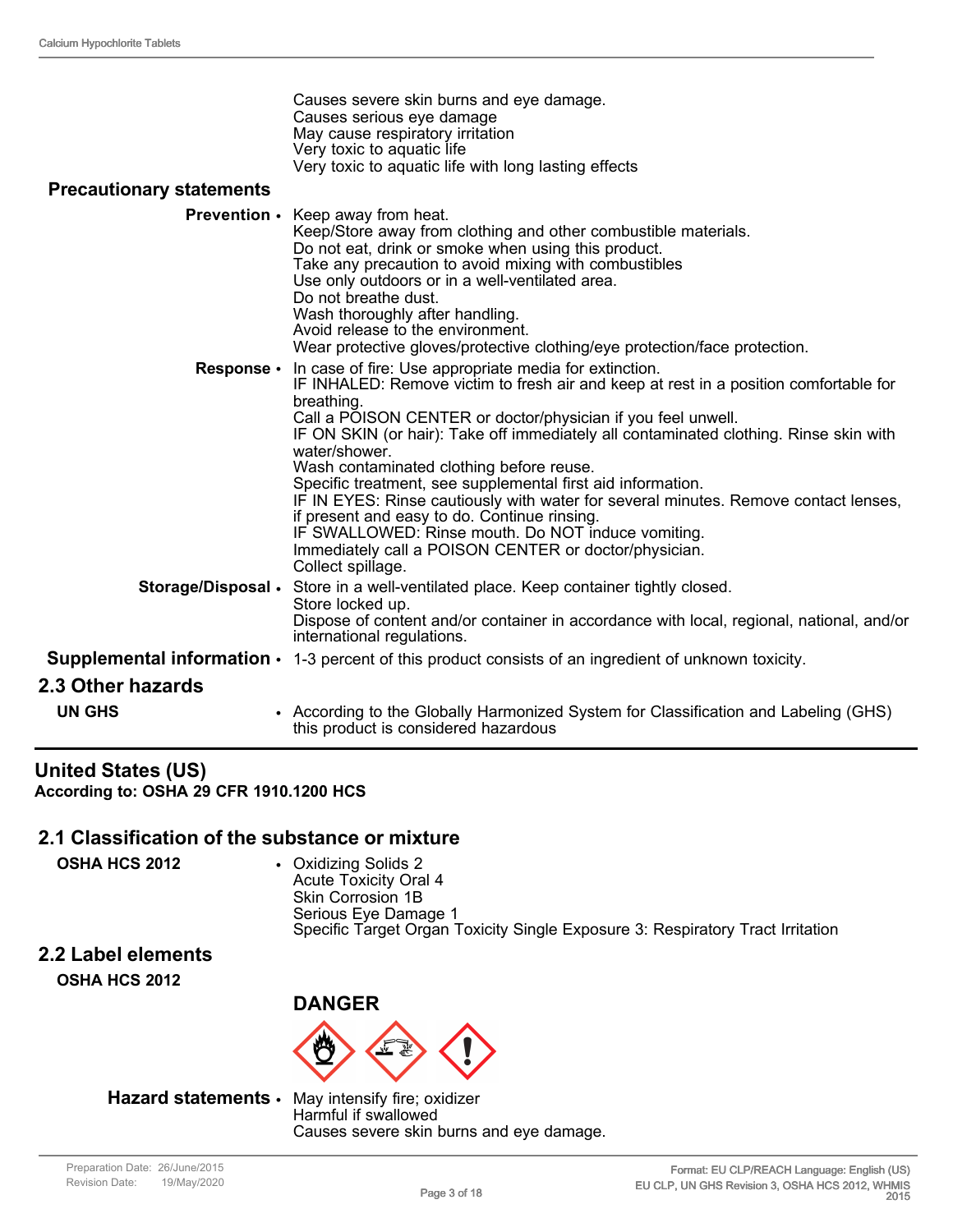| <b>Precautionary statements</b> | Causes serious eye damage<br>May cause respiratory irritation                                                                                                                                                                                                                                                                                                                                                                                                                                                                                                                                                                                                     |
|---------------------------------|-------------------------------------------------------------------------------------------------------------------------------------------------------------------------------------------------------------------------------------------------------------------------------------------------------------------------------------------------------------------------------------------------------------------------------------------------------------------------------------------------------------------------------------------------------------------------------------------------------------------------------------------------------------------|
|                                 |                                                                                                                                                                                                                                                                                                                                                                                                                                                                                                                                                                                                                                                                   |
|                                 | Prevention • Keep away from heat.<br>Keep/Store away from clothing and other combustible materials.<br>Take any precaution to avoid mixing with combustibles<br>Do not breathe dust.<br>Wash thoroughly after handling.<br>Do not eat, drink or smoke when using this product.<br>Use only outdoors or in a well-ventilated area.<br>Wear protective gloves/protective clothing/eye protection/face protection.                                                                                                                                                                                                                                                   |
|                                 | <b>Response</b> • In case of fire: Use appropriate media for extinction.<br>IF INHALED: Remove victim to fresh air and keep at rest in a position comfortable for<br>breathing.<br>Call a POISON CENTER or doctor/physician if you feel unwell.<br>IF ON SKIN (or hair): Take off immediately all contaminated clothing. Rinse skin with<br>water/shower.<br>Wash contaminated clothing before reuse.<br>Specific treatment, see supplemental first aid information.<br>IF IN EYES: Rinse cautiously with water for several minutes. Remove contact lenses,<br>if present and easy to do. Continue rinsing.<br>IF SWALLOWED: Rinse mouth. Do NOT induce vomiting. |
| Storage/Disposal •              | Immediately call a POISON CENTER or doctor/physician.<br>Store in a well-ventilated place. Keep container tightly closed.<br>Store locked up.<br>Dispose of content and/or container in accordance with local, regional, national, and/or<br>international regulations.                                                                                                                                                                                                                                                                                                                                                                                           |
|                                 | <b>Supplemental information <math>\cdot</math></b> 1-3 percent of this product consists of an ingredient of unknown toxicity.                                                                                                                                                                                                                                                                                                                                                                                                                                                                                                                                     |
| 2.3 Other hazards               |                                                                                                                                                                                                                                                                                                                                                                                                                                                                                                                                                                                                                                                                   |
|                                 |                                                                                                                                                                                                                                                                                                                                                                                                                                                                                                                                                                                                                                                                   |
| <b>OSHA HCS 2012</b>            | • Under United States Regulations (29 CFR 1910.1200 - Hazard Communication<br>Standard), this product is considered hazardous.                                                                                                                                                                                                                                                                                                                                                                                                                                                                                                                                    |

### **Canada**

**According to: WHMIS 2015**

#### **2.1 Classification of the substance or mixture**

| <b>WHMIS 2015</b> | • Oxidizing Solids 2<br>Acute Toxicity Oral 4<br>Skin Corrosion 1B             |
|-------------------|--------------------------------------------------------------------------------|
|                   | Serious Eye Damage 1                                                           |
|                   | Specific Target Organ Toxicity Single Exposure 3: Respiratory Tract Irritation |
|                   |                                                                                |

#### **2.2 Label elements**

**WHMIS 2015**

### **DANGER**



**Hazard statements** • May intensify fire; oxidizer

Harmful if swallowed Causes severe skin burns and eye damage. Causes serious eye damage May cause respiratory irritation

### **Precautionary statements**

**Prevention** • Keep away from heat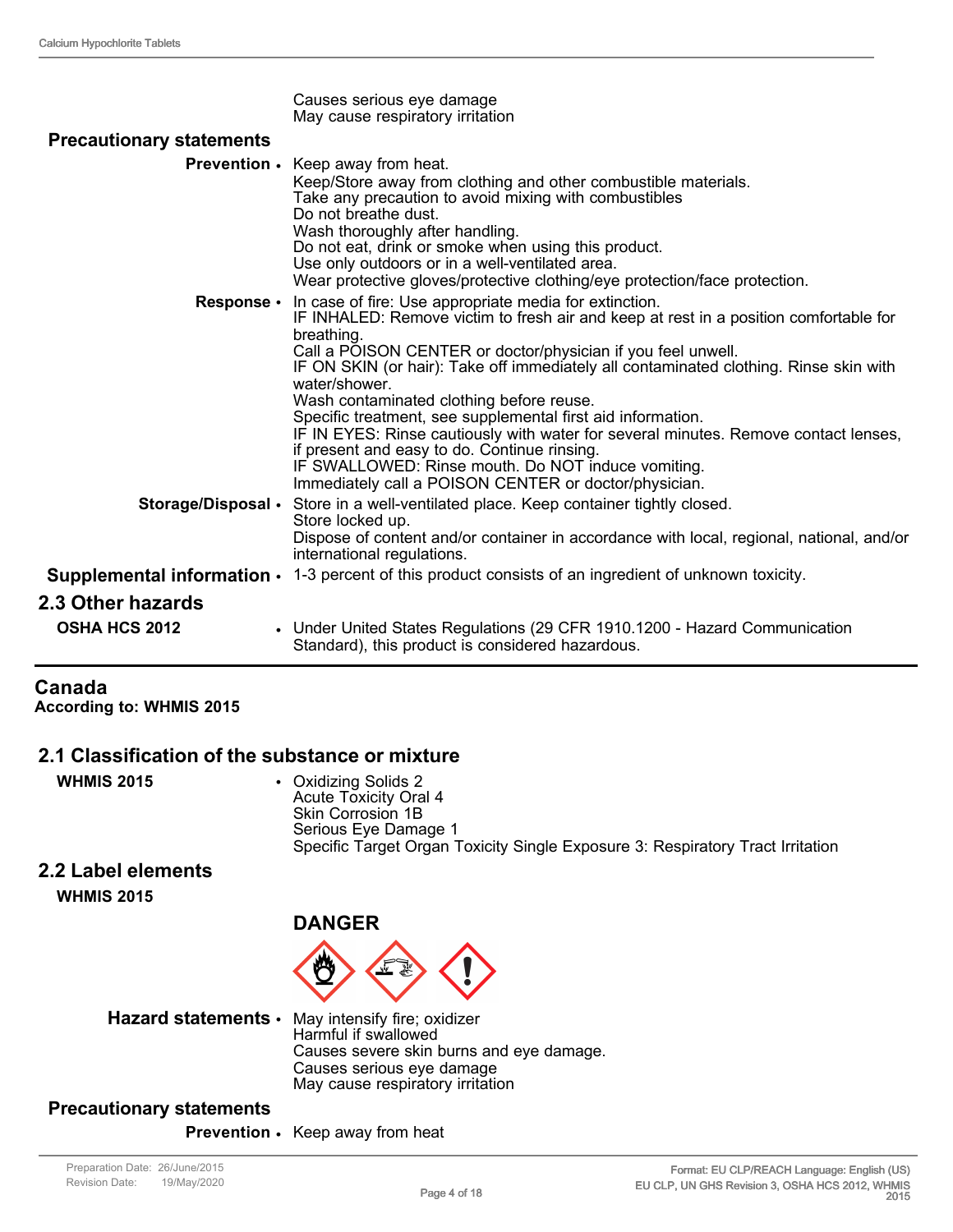|                                        | Take any precaution to avoid mixing with combustibles<br>Keep away from clothing and other combustible materials.<br>Do not breathe dust.<br>Wash thoroughly after handling.<br>Do not eat, drink or smoke when using this product.<br>Use only outdoors or in a well-ventilated area.<br>Wear protective gloves/protective clothing/eye protection/face protection.<br>Wear fire resistant or flame retardant clothing.                                                                                                                                                                                                                                                            |
|----------------------------------------|-------------------------------------------------------------------------------------------------------------------------------------------------------------------------------------------------------------------------------------------------------------------------------------------------------------------------------------------------------------------------------------------------------------------------------------------------------------------------------------------------------------------------------------------------------------------------------------------------------------------------------------------------------------------------------------|
|                                        | <b>Response.</b> In case of fire: Use appropriate media to extinguish.<br>IF INHALED: Remove person to fresh air and keep comfortable for breathing.<br>Call a POISON CENTER/doctor if you feel unwell.<br>IF ON SKIN (or hair): Take off immediately all contaminated clothing. Rinse skin with<br>water or shower.<br>Wash contaminated clothing before reuse.<br>Specific treatment, see supplemental first aid information.<br>IF IN EYES: Rinse cautiously with water for several minutes. Remove contact lenses,<br>if present and easy to do. Continue rinsing.<br>Immediately call a POISON CENTER/doctor/ physician.<br>IF SWALLOWED: Rinse mouth. Do NOT induce vomiting. |
|                                        | Storage/Disposal • Store in a well-ventilated place. Keep container tightly closed.<br>Store locked up.<br>Dispose of content and/or container in accordance with local, regional, national, and/or<br>international regulations.                                                                                                                                                                                                                                                                                                                                                                                                                                                   |
|                                        | <b>Supplemental information <math>\cdot</math></b> 1-3 percent of this product consists of an ingredient of unknown toxicity.                                                                                                                                                                                                                                                                                                                                                                                                                                                                                                                                                       |
| 2.3 Other hazards<br><b>WHMIS 2015</b> | . In Canada, the product mentioned above is considered hazardous under the<br>Workplace Hazardous Materials Information System (WHMIS).                                                                                                                                                                                                                                                                                                                                                                                                                                                                                                                                             |

### **Section 3 - Composition/Information on Ingredients**

#### **3.1 Substances**

• Material does not meet the criteria of a substance.

#### **3.2 Mixtures**

| <b>Composition</b>      |                                                                                       |               |                                         |                                                                                                                                                                                                                                                                                                                                                                                                                                                                                                 |
|-------------------------|---------------------------------------------------------------------------------------|---------------|-----------------------------------------|-------------------------------------------------------------------------------------------------------------------------------------------------------------------------------------------------------------------------------------------------------------------------------------------------------------------------------------------------------------------------------------------------------------------------------------------------------------------------------------------------|
| <b>Chemical Name</b>    | <b>Identifiers</b>                                                                    | $\%$          | <b>LD50/LC50</b>                        | <b>Classifications According to Regulation/Directive</b>                                                                                                                                                                                                                                                                                                                                                                                                                                        |
| Calcium<br>hypochlorite | CAS: 7778-54-3<br>EC Number:231<br>$-908-7$<br><b>EU Index:017-</b><br>$012 - 00 - 7$ | 65% TO<br>76% | <b>NDA</b>                              | <b>EU CLP:</b> Annex VI, Table 3.1: Ox. Sol. 2, H272; Acute Tox. 4 *,<br>H302; Skin Corr. 1B, H314; Aguatic Acute 1, H400<br>UN GHS Revision 3: Ox. Sol. 2; Skin Corr. 1B; Eye Dam. 1;<br>Acute Tox. 4 (orl); STOT SE 3: Resp. Irrit; Aquatic Acute 1;<br>Aquatic Chronic 1<br><b>OSHA HCS 2012:</b> Ox. Sol. 2; Skin Corr. 1B; Eye Dam. 1; Acute<br>Tox. 4 (orl); STOT SE 3: Resp. Irrit.<br>WHMIS 2015: Ox. Sol. 2; Skin Corr. 1B; Eye Dam. 1; Acute<br>Tox. 4 (orl); STOT SE 3: Resp. Irrit. |
| Sodium chloride         | CAS:7647-14-5<br>EC Number:231<br>$-598-3$                                            | 10% TO<br>30% | Ingestion/Oral-Rat<br>LD50 · 3000 mg/kg | EU CLP: Eye Irrit 2, H319<br>UN GHS Revision 3: Eye Irrit. 2; Acute Tox. 5 (orl); Skin Irrit. 3<br><b>OSHA HCS 2012: Eye Irrit. 2</b><br><b>WHMIS 2015: Eye Irrit. 2</b>                                                                                                                                                                                                                                                                                                                        |
| Calcium<br>hydroxide    | <b>CAS:</b> 1305-62-0<br>EC Number:215<br>$-137-3$                                    | 1% TO<br>3%   | Ingestion/Oral-Rat<br>LD50 • 7340 mg/kg | <b>EU CLP:</b> Eye Dam. 1 H318; Skin Corr. 1. H314; Aquatic Chronic<br>3. H412<br><b>UN GHS Revision 3:</b> Eye Dam. 1; Skin Corr. 1;<br>OSHA HCS 2012: Eye Dam. 1; Skin Corr. 1                                                                                                                                                                                                                                                                                                                |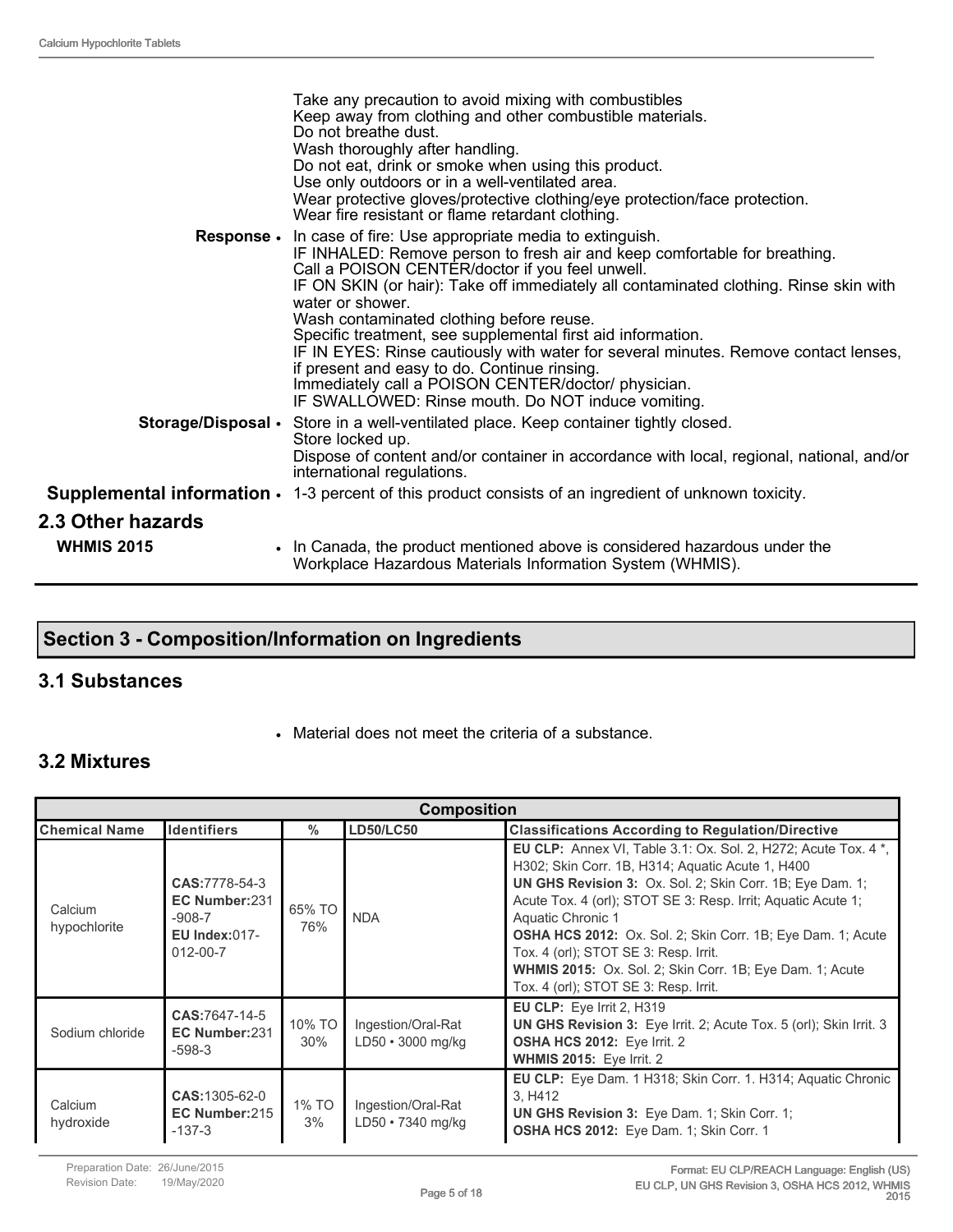|                             |                                                                                  |             |                                                                                    | WHMIS 2015: Eye Dam. 1; Skin Corr. 1                                                                                                                                                                               |
|-----------------------------|----------------------------------------------------------------------------------|-------------|------------------------------------------------------------------------------------|--------------------------------------------------------------------------------------------------------------------------------------------------------------------------------------------------------------------|
| Calcium chlorate            | <b>CAS:</b> 10137-74-3<br>EINECS:233-378<br>$-2$                                 | 0% TO<br>3% | <b>NDA</b>                                                                         | <b>EU CLP: Ox. Sol. 2, H272</b><br><b>UN GHS Revision 3: Ox. Sol. 2</b><br><b>OSHA HCS 2012: Ox. Sol. 2</b><br><b>WHMIS 2015: Ox. Sol. 2</b>                                                                       |
| Calcium<br>carbonate        | CAS:471-34-1<br>EC Number:207<br>$-439-9$                                        | 1% TO<br>3% | Ingestion/Oral-Rat<br>$LD50 \cdot 6450$ mg/kg                                      | <b>EU CLP:</b> Skin Irrit. 2, H315; Eye Irrit. 2, H319<br>UN GHS Revision 3: Eye Irrit. 2; Skin Irrit. 2<br>OSHA HCS 2012: Eye Irrit. 2; Skin Irrit. 2<br>WHMIS 2015: Eye Irrit. 2; Skin Irrit. 2                  |
| Pentasodium<br>triphosphate | CAS:7758-29-4<br>EC Number:231<br>$-838-7$                                       | $< 1\%$     | Ingestion/Oral-Rat<br>$LD50 \cdot 3120$ mg/kg<br>Skin-Rabbit LD50 .<br>>4640 mg/kg | <b>EU CLP:</b> Skin Irrit. 2, H315<br><b>UN GHS Revision 3:</b> Skin Irrit. 2; Acute Tox. 5 (orl)<br>OSHA HCS 2012: Skin Irrit. 2<br>WHMIS 2015: Skin Irrit. 2                                                     |
| Calcium chloride            | CAS: 10043-52-4<br>EC Number:233<br>$-140-8$<br><b>EU Index:017-</b><br>013-00-2 | 0.1%        | Ingestion/Oral-Rat<br>$LD50 \cdot 1$ g/kg                                          | EU CLP: Annex VI, Table 3.1: Eye Irrit. 2, H319<br><b>UN GHS Revision 3:</b> Eye Irrit. 2; Acute Tox. 4 (orl);<br>OSHA HCS 2012: Eye Irrit. 2; Acute Tox. 4 (orl);<br>WHMIS 2015: Eye Irrit. 2; Acute Tox. 4 (orl) |

*See Section 16 for full text of H-statements.* 

#### **Section 4 - First Aid Measures**

### **4.1 Description of first aid measures**

| <b>Inhalation</b>                                                              | • Move victim to fresh air. If person is not breathing, call 911 or an ambulance, then give<br>artificial respiration. Do not use mouth-to-mouth method if victim inhaled the<br>substance; give artificial respiration with the aid of a pocket mask equipped with a one<br>-way valve or other proper respiratory medical device. Call a poison control center or<br>doctor for further treatment advice. |  |
|--------------------------------------------------------------------------------|-------------------------------------------------------------------------------------------------------------------------------------------------------------------------------------------------------------------------------------------------------------------------------------------------------------------------------------------------------------------------------------------------------------|--|
| <b>Skin</b>                                                                    | • For minor skin contact, avoid spreading material on unaffected skin. In case of contact<br>with substance, immediately flush skin with running water for at least 20 minutes.<br>Remove and isolate contaminated clothing. Call a poison center or doctor for<br>treatment advice.                                                                                                                        |  |
| Eye                                                                            | • In case of contact with substance, immediately flush eyes with running water for at<br>least 20 minutes. Remove contact lenses, if present and easy to do. Continue rinsing.<br>Call a Poison Control Center or doctor for treatment advice.                                                                                                                                                              |  |
| Ingestion                                                                      | • If swallowed, seek medical attention immediately from poison control center or doctor.<br>Have a person sip a glass of water, if able to swallow. Do not give anything by mouth<br>to an unconscious person. Do not induce vomiting unless told to do so by the poison<br>control center or doctor.                                                                                                       |  |
|                                                                                | 4.2 Most important symptoms and effects, both acute and delayed                                                                                                                                                                                                                                                                                                                                             |  |
|                                                                                | • If ingestion, irritation, any type of overexposure or symptoms of overexposure occur<br>during, or persists after use of this product, contact a POISON CONTROL CENTER,<br>EMERGENCY ROOM OR PHYSICIAN immediately; have Safety Data Sheet<br>information available. Never give anything by mouth to an unconscious or convulsing<br>person. Refer to Section 11 - Toxicological Information.             |  |
| 4.3 Indication of any immediate medical attention and special treatment needed |                                                                                                                                                                                                                                                                                                                                                                                                             |  |
| <b>Notes to Physician</b>                                                      | • Probable mucosal damage may contraindicate the use of gastric lavage. All<br>treatments should be based on observed signs and symptoms of distress in the<br>patient. Consideration should be given to the possibility that overexposure to materials<br>other than this product may have occurred.                                                                                                       |  |

### **Section 5 - Firefighting Measures**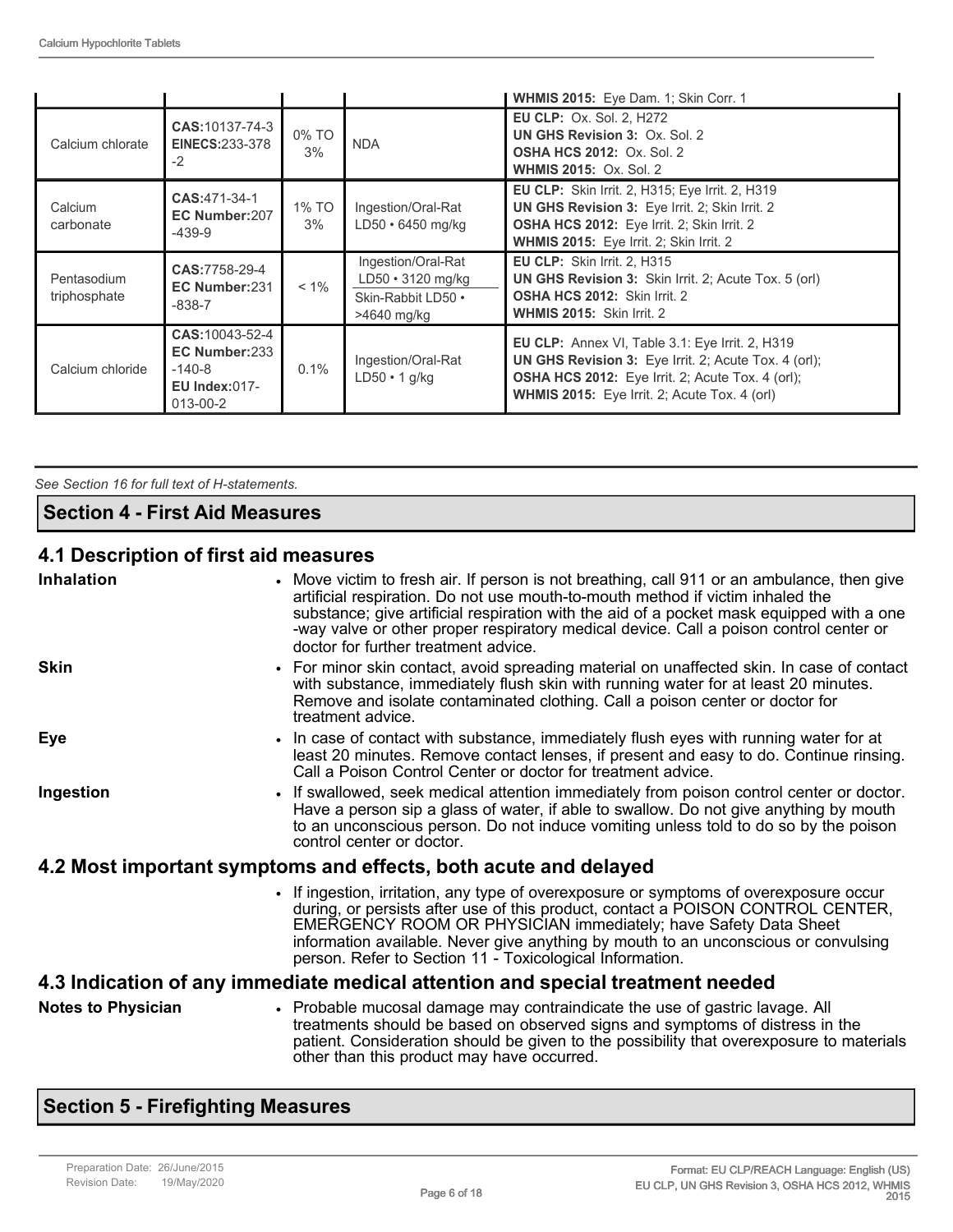### **5.1 Extinguishing media**

**Suitable Extinguishing Media** • Drench with large quantities of water only.

**Unsuitable Extinguishing Media** • Do not use dry chemicals or foams. Product supplies own oxygen, therefore attempts to smother fire with a wet blanket, carbon dioxide, dry chemical extinguisher or other means are not effective. Product has the potential to cause a violent reaction if dry chemical fire extinguishers are used.

#### **5.2 Special hazards arising from the substance or mixture**

| <b>Unusual Fire and Explosion</b><br>Hazards   | Containers may explode when heated.<br>May explode from heat or contamination.<br>May ignite combustibles (wood, paper, oil, clothing, etc.)<br>Runoff may create fire or explosion hazard.<br>Some will react explosively with hydrocarbons (fuels)<br>These substances will accelerate burning when involved in a fire.<br>Emits toxic fumes under fire conditions.<br>Chlorine gas may be generated.                                                                                                                                                                                                                                                                                                                                                                                                                                                                                                   |  |
|------------------------------------------------|-----------------------------------------------------------------------------------------------------------------------------------------------------------------------------------------------------------------------------------------------------------------------------------------------------------------------------------------------------------------------------------------------------------------------------------------------------------------------------------------------------------------------------------------------------------------------------------------------------------------------------------------------------------------------------------------------------------------------------------------------------------------------------------------------------------------------------------------------------------------------------------------------------------|--|
| <b>Hazardous Combustion</b><br><b>Products</b> | • Decomposition products may include the following materials: carbon oxides;<br>halogenated compounds; metal oxide/oxides.                                                                                                                                                                                                                                                                                                                                                                                                                                                                                                                                                                                                                                                                                                                                                                                |  |
| 5.3 Advice for firefighters                    |                                                                                                                                                                                                                                                                                                                                                                                                                                                                                                                                                                                                                                                                                                                                                                                                                                                                                                           |  |
|                                                | • Structural firefighters' protective clothing provides limited protection in fire situations<br>ONLY; it is not effective in spill situations where direct contact with the substance is<br>possible.<br>Wear chemical protective clothing that is specifically recommended by the<br>manufacturer. It may provide little or no thermal protection.<br>Wear positive pressure self-contained breathing apparatus (SCBA).<br>SMALL FIRES: Move containers from fire area if you can do it without risk.<br>Promptly isolate the scene by removing all persons from the vicinity of the incident if<br>there is a fire.<br>No action shall be taken involving any personal risk or without suitable training.<br>This material is very toxic to aquatic organisms. Fire water contaminated with this<br>material must be contained and prevented from being discharged to any waterway,<br>sewer or drain. |  |

#### **Section 6 - Accidental Release Measures**

#### **6.1 Personal precautions, protective equipment and emergency procedures**

| <b>Personal Precautions</b>          | • Use extreme caution in handling spilled material. Ventilate the area before entry. Use<br>spark-proof tools and explosion-proof equipment. Do not walk through spilled material.<br>Do not mix this product with any other chemicals, including any other pool chemicals<br>of any kind, such as other disinfection or "shock" pool products. Contamination with<br>moisture, acids, organic matter, other chemicals (including, but not limited to cleaning<br>chemicals and other pool chemicals), petroleum or paint products or other easily<br>combustible materials may start a chemical reaction with generation of heat, liberation<br>of hazardous gases and possible violent reaction leading to fire or explosion. Wear<br>appropriate personal protective equipment, avoid direct contact. Do not touch<br>damaged containers or spilled material unless wearing appropriate protective clothing. |
|--------------------------------------|-----------------------------------------------------------------------------------------------------------------------------------------------------------------------------------------------------------------------------------------------------------------------------------------------------------------------------------------------------------------------------------------------------------------------------------------------------------------------------------------------------------------------------------------------------------------------------------------------------------------------------------------------------------------------------------------------------------------------------------------------------------------------------------------------------------------------------------------------------------------------------------------------------------------|
| <b>Emergency Procedures</b>          | • ELIMINATE all ignition sources (no smoking, flares, sparks or flames in immediate<br>area). As an immediate precautionary measure, isolate spill or leak area for at least<br>50 meters (150 feet) in all directions. Keep unauthorized personnel away. Stay<br>upwind. Keep out of low areas. Do not get water inside container.                                                                                                                                                                                                                                                                                                                                                                                                                                                                                                                                                                             |
| <b>6.2 Environmental precautions</b> |                                                                                                                                                                                                                                                                                                                                                                                                                                                                                                                                                                                                                                                                                                                                                                                                                                                                                                                 |

#### **6.2 Environmental precautions**

• Prevent entry into waterways, sewers, basements or confined areas.

#### **6.3 Methods and material for containment and cleaning up**

**Containment/Clean-up Measures** • Avoid generating dust. If fire or decomposition occurs in area of spill, immediately douse with plenty of water. Otherwise, sweep up all visible material using a clean (new, if possible), dry shovel and broom and immediately dissolve material in a water-filled container.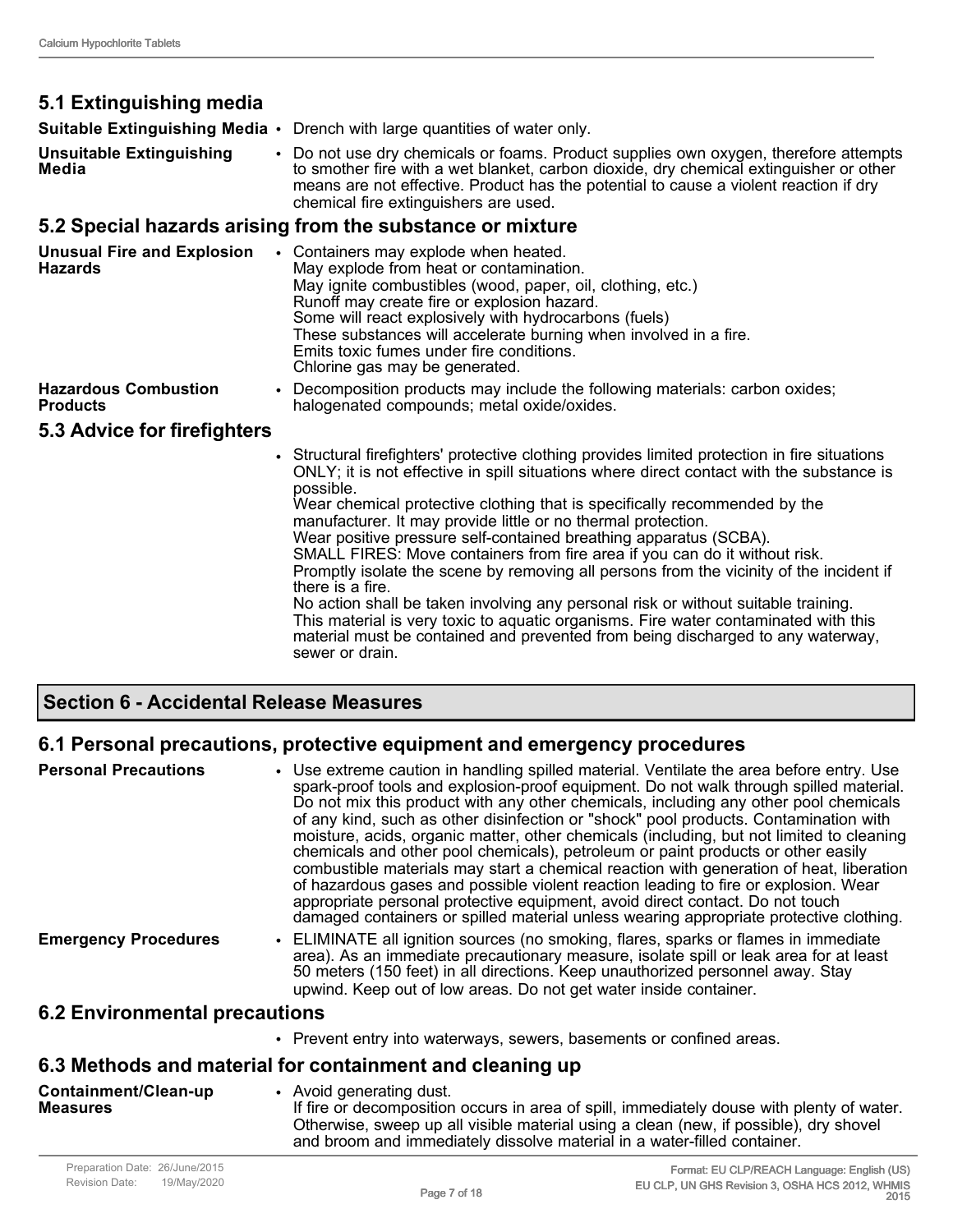Spilled material that has been swept up and dissolved in water should be used immediately in the normal application for which this product is being consumed.

#### **6.4 Reference to other sections**

• Note: see Section 1 for emergency contact information and Section 13 for waste disposal.

#### **Section 7 - Handling and Storage**

#### **7.1 Precautions for safe handling**

| product with any other chemicals, including any other pool chemicals of any kind,<br>such as other disinfection or "shock" pool products. Contamination with moisture,<br>acids, organic matter, other chemicals (including, but not limited to cleaning<br>chemicals and other pool chemicals), petroleum or paint products or other easily<br>combustible materials may start a chemical reaction with generation of heat, liberation<br>of hazardous gases and possible violent reaction leading to fire or explosion. Always<br>add product to large quantities of water to fully dissolve product. Do not pour water into<br>product, always add product to water. Use only a clean (new, if possible), dry scoop<br>made of metal or plastic each time product is taken from the container. Do not use<br>with stabilized chlorine or bromine tablet chemical feeders. Do not add this product to<br>any dispensing device containing remnants of any other product or pool chemical.<br>Wear appropriate personal protective equipment, avoid direct contact. Do not breathe<br>dust. Do not get in eyes, on skin, or on clothing. Do not ingest. Wash thoroughly with<br>soap and water after handling and before eating, drinking, or using tobacco. Empty<br>containers retain product residue and can be hazardous. Do not reuse container.<br>Residual material remaining in empty container can react to cause fire. Thoroughly<br>flush empty container with water then destroy by placing in trash collection. |
|-------------------------------------------------------------------------------------------------------------------------------------------------------------------------------------------------------------------------------------------------------------------------------------------------------------------------------------------------------------------------------------------------------------------------------------------------------------------------------------------------------------------------------------------------------------------------------------------------------------------------------------------------------------------------------------------------------------------------------------------------------------------------------------------------------------------------------------------------------------------------------------------------------------------------------------------------------------------------------------------------------------------------------------------------------------------------------------------------------------------------------------------------------------------------------------------------------------------------------------------------------------------------------------------------------------------------------------------------------------------------------------------------------------------------------------------------------------------------------------------------------------------------------|
|-------------------------------------------------------------------------------------------------------------------------------------------------------------------------------------------------------------------------------------------------------------------------------------------------------------------------------------------------------------------------------------------------------------------------------------------------------------------------------------------------------------------------------------------------------------------------------------------------------------------------------------------------------------------------------------------------------------------------------------------------------------------------------------------------------------------------------------------------------------------------------------------------------------------------------------------------------------------------------------------------------------------------------------------------------------------------------------------------------------------------------------------------------------------------------------------------------------------------------------------------------------------------------------------------------------------------------------------------------------------------------------------------------------------------------------------------------------------------------------------------------------------------------|

#### **7.2 Conditions for safe storage, including any incompatibilities**

**Storage • • • • Ventilate enclosed areas. Keep only in the original container. Keep container closed.** Separate from acids, alkalis, reducing agents and combustibles. Product is an NFPA Class 3 oxidizer which can cause a severe increase in fire intensity. Store in a cool, dry, well-ventilated place. If product becomes contaminated or decomposes do not reseal container. If possible isolate container in open air or well-ventilated area.

#### **7.3 Specific end use(s)**

• Refer to Section 1.2 - Relevant identified uses.

#### **Section 8 - Exposure Controls/Personal Protection**

#### **8.1 Control parameters**

| <b>Exposure Limits/Guidelines</b>      |               |                                                                   |                                   |                       |                      |                                                                 |  |
|----------------------------------------|---------------|-------------------------------------------------------------------|-----------------------------------|-----------------------|----------------------|-----------------------------------------------------------------|--|
|                                        | <b>Result</b> | <b>ACGIH</b>                                                      | <b>Canada British</b><br>Columbia | <b>Canada Ontario</b> | <b>Canada Quebec</b> | <b>NIOSH</b>                                                    |  |
| C.I. Pigment Blue<br>15                | <b>TWAs</b>   | 1 mg/m3 TWA (dust<br>and mist, as Cu)<br> as Copper<br> compounds | Not established                   | Not established       | Not established      | 1 mg/m3 TWA (dust<br>and mist, as Cu)<br>as Copper<br>compounds |  |
| Calcium chloride<br>$(10043 - 52 - 4)$ | <b>TWAs</b>   | Not established                                                   | Not established                   | 5 mg/m3 TWA           | Not established      | Not established                                                 |  |
| Calcium hydroxide<br>(1305-62-0)       | <b>TWAs</b>   | 5 mg/m3 TWA                                                       | 5 mg/m3 TWA                       | 5 mg/m3 TWA           | 5 mg/m3 TWAEV        | 5 mg/m3 TWA                                                     |  |
|                                        |               |                                                                   |                                   |                       |                      |                                                                 |  |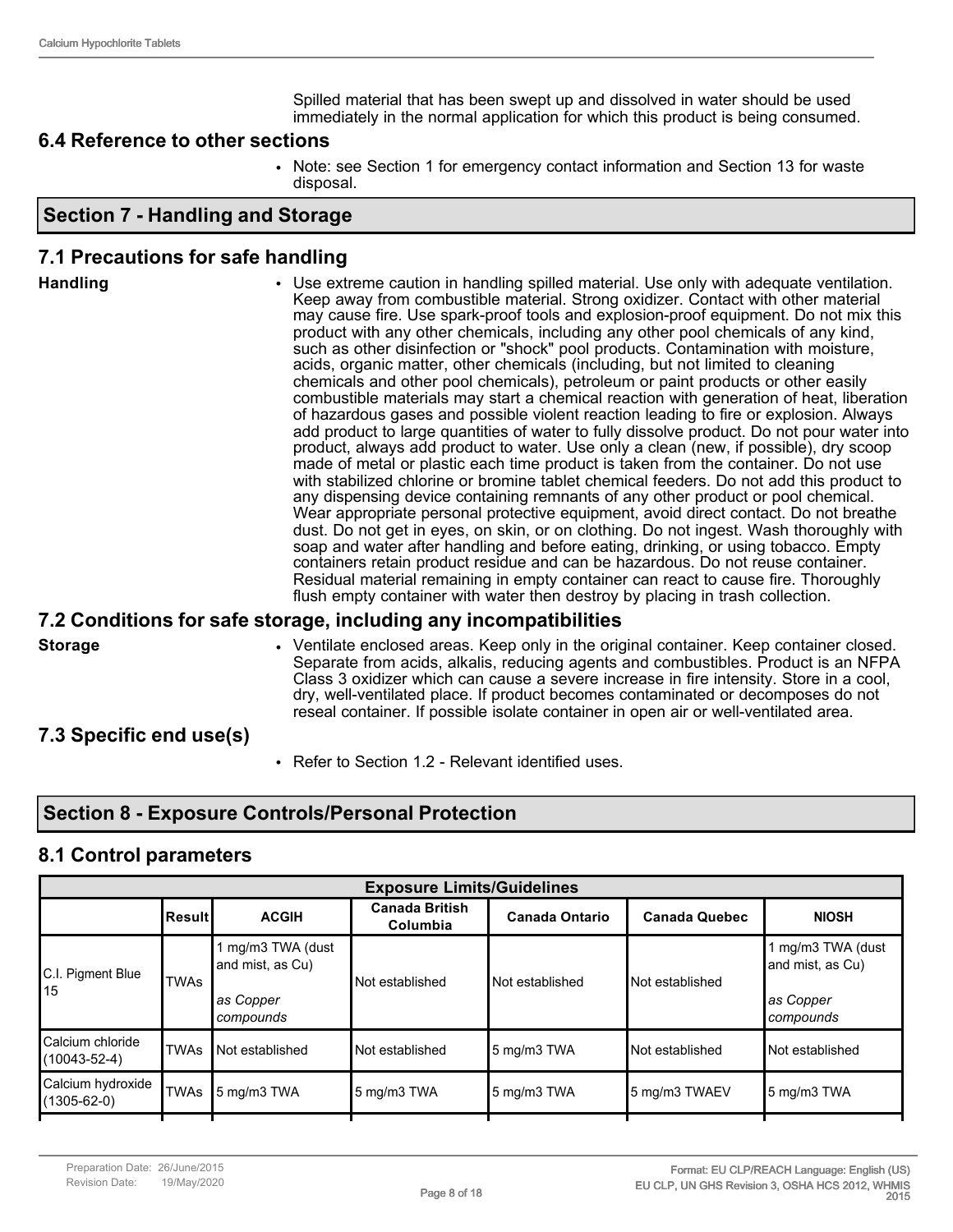| Calcium carbonate<br>$(471-34-1)$                | <b>TWAs</b>                                                                                                                                                                                                                                                                                                                                                                                                                                                                                           | Not established |                                                                                                                                                                                                                                                                                                                                                                                                                                                                                                                                                                                                                                                                                                                                                                                                                                                                                 | Not established |  | Not established | 10 mg/m3 TWAEV<br>(total dust)                                                    | 10 mg/m3 TWA (total<br>dust); 5 mg/m3 TWA<br>(respirable dust)                                                                                                                |
|--------------------------------------------------|-------------------------------------------------------------------------------------------------------------------------------------------------------------------------------------------------------------------------------------------------------------------------------------------------------------------------------------------------------------------------------------------------------------------------------------------------------------------------------------------------------|-----------------|---------------------------------------------------------------------------------------------------------------------------------------------------------------------------------------------------------------------------------------------------------------------------------------------------------------------------------------------------------------------------------------------------------------------------------------------------------------------------------------------------------------------------------------------------------------------------------------------------------------------------------------------------------------------------------------------------------------------------------------------------------------------------------------------------------------------------------------------------------------------------------|-----------------|--|-----------------|-----------------------------------------------------------------------------------|-------------------------------------------------------------------------------------------------------------------------------------------------------------------------------|
|                                                  | <b>Exposure Limits/Guidelines (Con't.)</b>                                                                                                                                                                                                                                                                                                                                                                                                                                                            |                 |                                                                                                                                                                                                                                                                                                                                                                                                                                                                                                                                                                                                                                                                                                                                                                                                                                                                                 |                 |  |                 |                                                                                   |                                                                                                                                                                               |
|                                                  |                                                                                                                                                                                                                                                                                                                                                                                                                                                                                                       |                 |                                                                                                                                                                                                                                                                                                                                                                                                                                                                                                                                                                                                                                                                                                                                                                                                                                                                                 | <b>Result</b>   |  |                 | <b>OSHA</b>                                                                       |                                                                                                                                                                               |
| Calcium hydroxide<br>$(1305 - 62 - 0)$           |                                                                                                                                                                                                                                                                                                                                                                                                                                                                                                       |                 |                                                                                                                                                                                                                                                                                                                                                                                                                                                                                                                                                                                                                                                                                                                                                                                                                                                                                 | <b>TWAs</b>     |  |                 |                                                                                   | 15 mg/m3 TWA (total dust); 5 mg/m3 TWA (respirable fraction)                                                                                                                  |
| 8.2 Exposure controls                            |                                                                                                                                                                                                                                                                                                                                                                                                                                                                                                       |                 |                                                                                                                                                                                                                                                                                                                                                                                                                                                                                                                                                                                                                                                                                                                                                                                                                                                                                 |                 |  |                 |                                                                                   |                                                                                                                                                                               |
| <b>Engineering</b><br>Measures/Controls          |                                                                                                                                                                                                                                                                                                                                                                                                                                                                                                       |                 |                                                                                                                                                                                                                                                                                                                                                                                                                                                                                                                                                                                                                                                                                                                                                                                                                                                                                 |                 |  |                 | • Good general ventilation should be used. Ventilation rates should be matched to | conditions. If applicable, use process enclosures, local exhaust ventilation, or other<br>engineering controls to maintain airborne levels below recommended exposure limits. |
| <b>Personal Protective Equipment</b>             |                                                                                                                                                                                                                                                                                                                                                                                                                                                                                                       |                 |                                                                                                                                                                                                                                                                                                                                                                                                                                                                                                                                                                                                                                                                                                                                                                                                                                                                                 |                 |  |                 |                                                                                   |                                                                                                                                                                               |
| <b>Respiratory</b>                               | • If workers are exposed to concentrations above the exposure limit, they must use<br>appropriate, certified respirators. Use a properly fitted, air-purifying or air-fed respirator<br>complying with an approved standard if a risk assessment indicates this is necessary.<br>Respirator selection must be based on known or anticipated exposure levels, the<br>hazards of the product and the safe working limits of the selected respirator.<br>• Wear chemical splash goggles and face shield. |                 |                                                                                                                                                                                                                                                                                                                                                                                                                                                                                                                                                                                                                                                                                                                                                                                                                                                                                 |                 |  |                 |                                                                                   |                                                                                                                                                                               |
| <b>Eye/Face</b>                                  |                                                                                                                                                                                                                                                                                                                                                                                                                                                                                                       |                 |                                                                                                                                                                                                                                                                                                                                                                                                                                                                                                                                                                                                                                                                                                                                                                                                                                                                                 |                 |  |                 |                                                                                   |                                                                                                                                                                               |
| <b>Skin/Body</b>                                 |                                                                                                                                                                                                                                                                                                                                                                                                                                                                                                       |                 | • Personal protective equipment for the body should be selected based on the task<br>being performed and the risks involved and should be approved by a specialist before<br>handling this product. HANDS: Chemical-resistant, impervious gloves complying with<br>an approved standard should be worn at all times when handling chemical products if<br>a risk assessment indicates this is necessary. Considering the parameters specified<br>by the glove manufacturer, check during use that the gloves are still retaining their<br>protective properties. It should be noted that the time to breakthrough for any glove<br>material may be different for different glove manufacturers. In the case of mixtures,<br>consisting of several substances, the protection time of the gloves cannot be<br>accurately estimated. GLOVES: Nitrile, neoprene, and butyl rubber. |                 |  |                 |                                                                                   |                                                                                                                                                                               |
| <b>Environmental Exposure</b><br><b>Controls</b> |                                                                                                                                                                                                                                                                                                                                                                                                                                                                                                       |                 | • Controls should be engineered to prevent release to the environment, including<br>procedures to prevent spills, atmospheric release and release to waterways. Follow<br>best practice for site management and disposal of waste.                                                                                                                                                                                                                                                                                                                                                                                                                                                                                                                                                                                                                                              |                 |  |                 |                                                                                   |                                                                                                                                                                               |
| Key to abbreviations                             |                                                                                                                                                                                                                                                                                                                                                                                                                                                                                                       |                 |                                                                                                                                                                                                                                                                                                                                                                                                                                                                                                                                                                                                                                                                                                                                                                                                                                                                                 |                 |  |                 |                                                                                   |                                                                                                                                                                               |
|                                                  |                                                                                                                                                                                                                                                                                                                                                                                                                                                                                                       |                 |                                                                                                                                                                                                                                                                                                                                                                                                                                                                                                                                                                                                                                                                                                                                                                                                                                                                                 |                 |  |                 |                                                                                   |                                                                                                                                                                               |

NIOSH = National Institute of Occupational Safety and Health TWAEV = Time-Weighted Average Exposure Value OSHA = Occupational Safety and Health Administration

ACGIH = American Conference of Governmental Industrial Hygiene TWA = Time-Weighted Averages are based on 8h/day, 40h/week exposures

### **Section 9 - Physical and Chemical Properties**

# **9.1 Information on Basic Physical and Chemical Properties**

| <b>Material Description</b>       |                                                  |                              |                                                                 |
|-----------------------------------|--------------------------------------------------|------------------------------|-----------------------------------------------------------------|
| Physical Form                     | Solid                                            | Appearance/Description       | Various colored solid (tablets) with<br>a slight chlorine odor. |
| Color                             | Various colors.                                  | Odor                         | Slight chlorine odor.                                           |
| <b>Odor Threshold</b>             | No data available                                |                              |                                                                 |
| General Properties                |                                                  |                              |                                                                 |
| <b>Boiling Point</b>              | Decomposes @ 170-180°C (338-<br>$356^{\circ}$ F) | Melting Point/Freezing Point | No data available                                               |
| Decomposition Temperature         | 170 to 180 °C(338 to 356 °F)                     | pH                           | Alkaline                                                        |
| Specific Gravity/Relative Density | No data available                                | <b>Bulk Density</b>          | 1 to 1.07 $q/cm3$                                               |
| <b>Water Solubility</b>           | Soluble 100 %                                    | Viscosity                    | No data available                                               |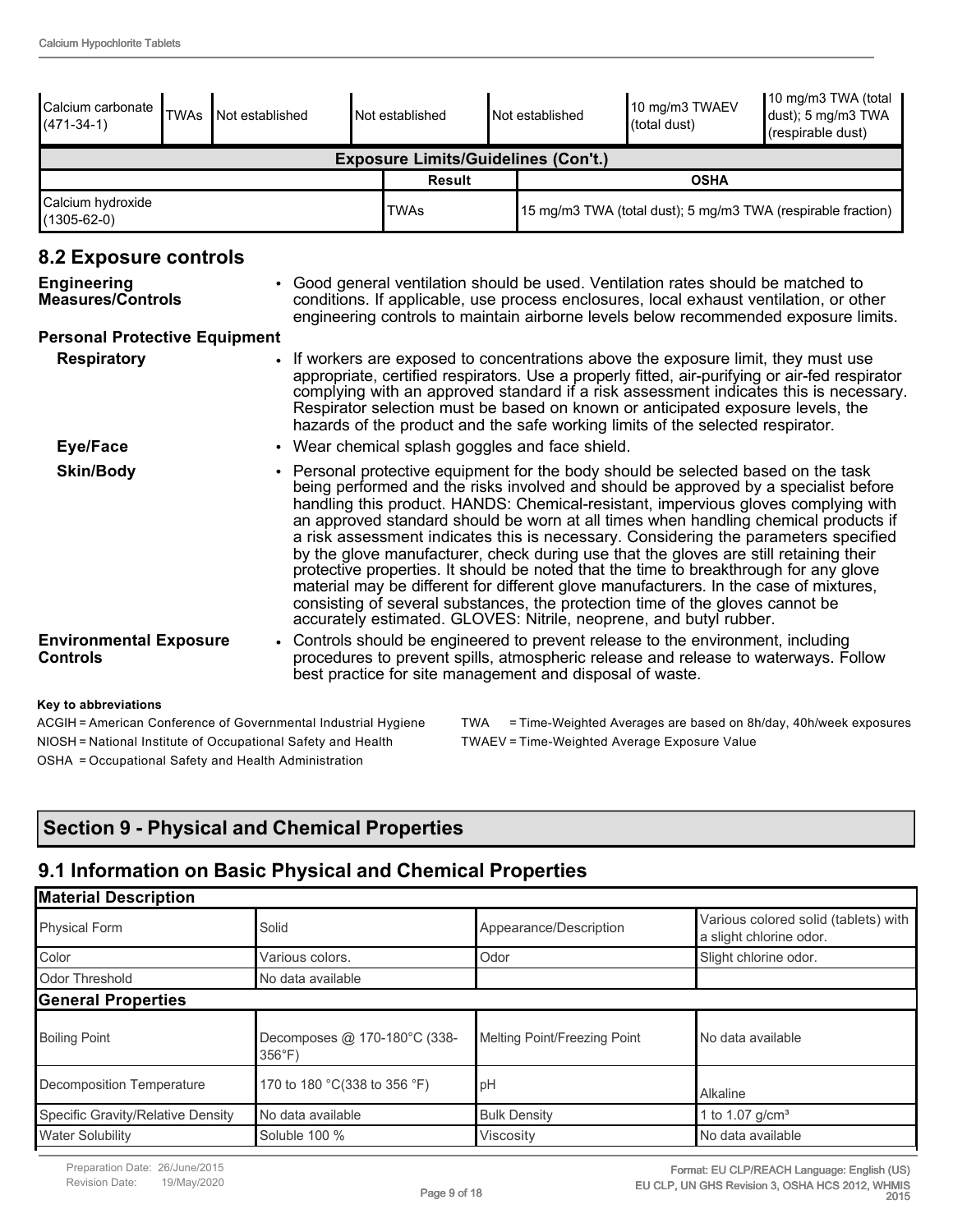#### **Volatility**

| . <i>.</i>                                            |                                                        |                           |                   |
|-------------------------------------------------------|--------------------------------------------------------|---------------------------|-------------------|
| Vapor Pressure                                        | No data available                                      | Vapor Density             | No data available |
| <b>Evaporation Rate</b>                               | No data available                                      | Volatiles (Wt.)           | $10\%$            |
| Volatiles (Vol.)                                      | $0\%$                                                  |                           |                   |
| Flammability                                          |                                                        |                           |                   |
| <b>Flash Point</b>                                    | Not relevant                                           | UEL                       | Not relevant      |
| LEL                                                   | Not relevant                                           | Autoignition              | No data available |
| Self-Accelerating Decomposition<br>Temperature (SADT) | $60^{\circ}$ C(140 $^{\circ}$ F) for 55-60 lb packages | Flammability (solid, gas) | No data available |
| Environmental                                         |                                                        |                           |                   |
| Octanol/Water Partition coefficient                   | No data available                                      |                           |                   |
|                                                       |                                                        |                           |                   |

#### **9.2 Other Information**

**10.2 Chemical stability**

**10.4 Conditions to avoid**

**10.5 Incompatible materials**

**10.1 Reactivity**

**Section 10: Stability and Reactivity**

**10.3 Possibility of hazardous reactions**

**10.6 Hazardous decomposition products**

**Section 11 - Toxicological Information**

chlorine gas.

intensifying fire, liberation of toxic gas.

resulting in the release of oxygen and chlorine gas.

• No additional physical and chemical parameters noted.

• No dangerous reaction known under conditions of normal use.

• The product may not be stable under certain conditions of storage or use. Product decomposes at approximately 170-180°C (338-356°F) releasing oxygen gas and some

• Hazardous reactions or instability may occur under certain conditions of storage or use. Conditions may include the following: contact with combustible materials, contact with acids/ammonia. Reactions may include the following: risk of causing or

• Heating may cause a fire or explosion. Excessive heat will cause decomposition

• Highly reactive or incompatible with the following materials: moisture, combustible materials, organic materials, metals, acids, alkalis, oxidizing materials, reducing materials, ammonia, petroleum products, paint products, wood and paper, and pool

chemicals. Acid or ammonia contamination will release toxic gases.

• Depending on conditions, product slowly releases chlorine gas.

|                                      | Section 11 - TOXICOlogical Information    |                    |                                                                                                                                                                                        |  |  |
|--------------------------------------|-------------------------------------------|--------------------|----------------------------------------------------------------------------------------------------------------------------------------------------------------------------------------|--|--|
|                                      | 11.1 Information on toxicological effects |                    |                                                                                                                                                                                        |  |  |
|                                      |                                           |                    | <b>Components</b>                                                                                                                                                                      |  |  |
| <b>Calcium</b> chloride<br>$(0.1\%)$ |                                           | 10043-<br>$52 - 4$ | Acute Toxicity: Ingestion/Oral-Rat LD50 . 1 g/kg                                                                                                                                       |  |  |
| Calcium hydroxide<br>$(1\%$ TO 3%)   |                                           | -0                 | 1305-62 Acute Toxicity: Ingestion/Oral-Rat LD50 • 7340 mg/kg;<br><b>Irritation:</b> Eye-Rabbit • 10 mg • Severe irritation                                                             |  |  |
| Calcium carbonate<br>$(1\%$ TO 3%)   |                                           |                    | 471-34- Acute Toxicity: Ingestion/Oral-Rat LD50 · 6450 mg/kg;<br>Irritation: Eye-Rabbit • 750 µg 24 Hour(s) • Severe irritation; Skin-Rabbit • 500 mg 24 Hour(s) • Moderate irritation |  |  |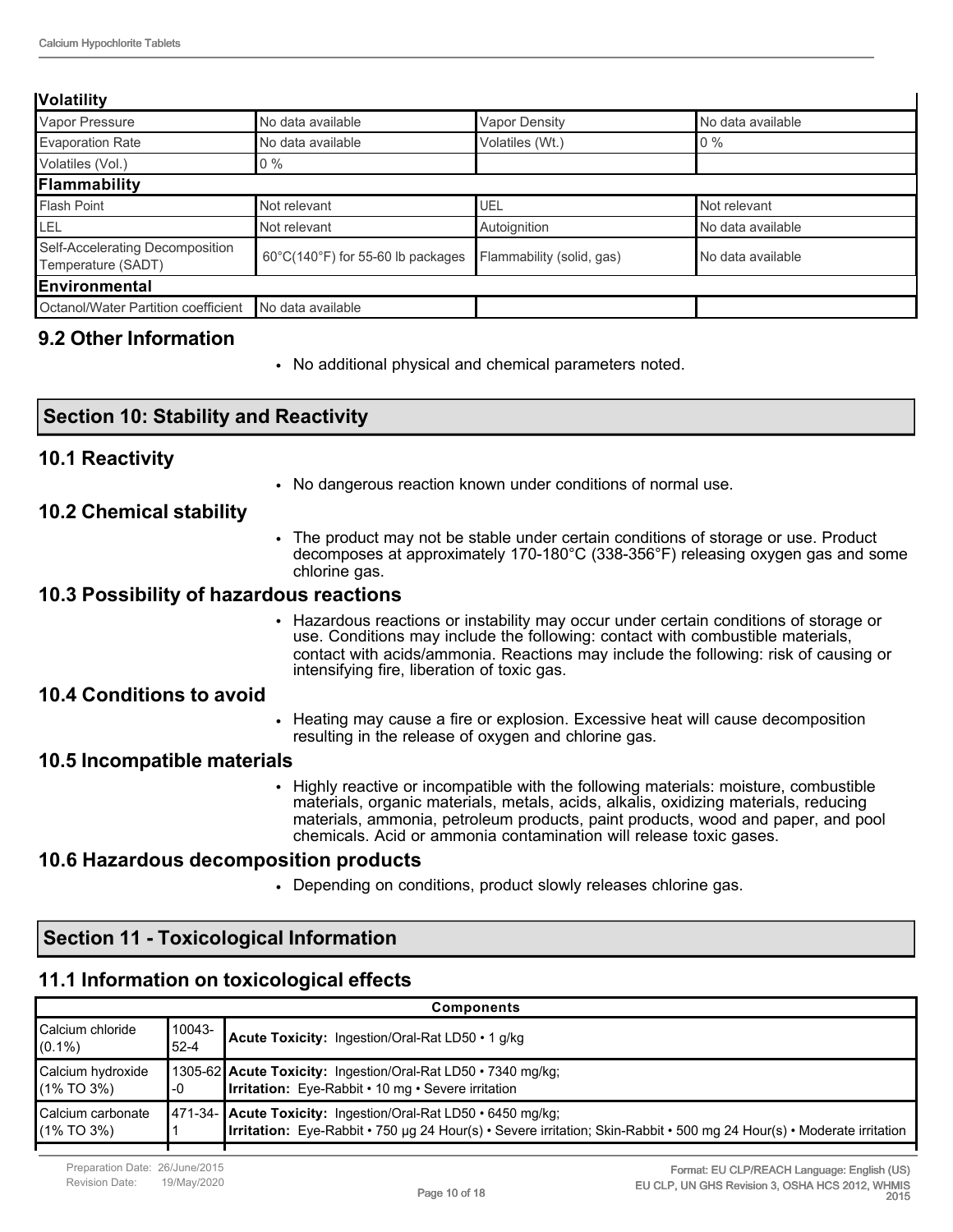| l Sodium chloride<br>1/10% TO 30%)                | 7647-14<br>$-5$ | Acute Toxicity: Ingestion/Oral-Rat LD50 • 3000 mg/kg;<br>Irritation: Eye-Rabbit • 100 mg 24 Hour(s) • Moderate irritation; Skin-Rabbit • 500 mg 24 Hour(s) • Mild irritation;<br>Multi-dose Toxicity: Ingestion/Oral-Rat TDLo · 201.6 g/kg 6 Week(s)-Intermittent; Vascular:BP elevation not<br>characterized in autonomic section:<br>Mutagen: Unscheduled DNA synthesis • Ingestion/Oral-Rat • 16800 mg/kg 4 Week(s)-Continuous;<br>Reproductive: Ingestion/Oral-Rat TDLo · 56400 mg/kg (5D pre-21D post); Reproductive Effects: Maternal<br>Effects: Postpartum; Reproductive Effects: Effects on Newborn: Biochemical and metabolic |
|---------------------------------------------------|-----------------|-----------------------------------------------------------------------------------------------------------------------------------------------------------------------------------------------------------------------------------------------------------------------------------------------------------------------------------------------------------------------------------------------------------------------------------------------------------------------------------------------------------------------------------------------------------------------------------------------------------------------------------------|
| l Pentasodium<br>Itriphosphate $($ < 1% $)$       | $-4$            | Acute Toxicity: Ingestion/Oral-Rat LD50 • 3120 mg/kg; Behavioral:Somnolence (general depressed<br>7758-29 activity); Behavioral:Coma; Skin-Rabbit LD50 • >4640 mg/kg; Behavioral:Somnolence (general depressed<br>activity); Lungs, Thorax, or Respiration: Dyspnea;<br><b>Irritation:</b> Skin-Rabbit • 500 mg 24 Hour(s) • Moderate irritation                                                                                                                                                                                                                                                                                        |
| Calcium hypochlorite   7778-54  <br>I(65% TO 76%) | -3              | Acute Toxicity: Ingestion/Oral-Rat LD50 · 850 mg/kg                                                                                                                                                                                                                                                                                                                                                                                                                                                                                                                                                                                     |

| <b>GHS Properties</b>            | <b>Classification</b>                                                                                                                                                                                                                                                  |
|----------------------------------|------------------------------------------------------------------------------------------------------------------------------------------------------------------------------------------------------------------------------------------------------------------------|
| <b>Acute toxicity</b>            | EU/CLP . Acute Toxicity - Oral 4 - ATEmix (oral)= 1118 mg/kg<br>UN GHS 3 . Acute Toxicity - Oral 4 - ATEmix(oral)=1037 mg/kg<br>OSHA HCS 2012 · Acute Toxicity - Oral 4 - ATEmix(oral)=1037 mg/kg<br>WHMIS 2015 • Acute Toxicity - Oral 4 - ATEmix (oral) = 1058 mg/kg |
| <b>Skin corrosion/Irritation</b> | EU/CLP • Skin Corrosion 1B<br><b>UN GHS 3 · Skin Corrosion 1B</b><br><b>OSHA HCS 2012 - Skin Corrosion 1B</b><br><b>WHMIS 2015 .</b> Skin Corrosion 1B                                                                                                                 |
| Serious eye damage/Irritation    | EU/CLP · Serious Eye Damage 1<br>UN GHS 3 · Serious Eye Damage 1<br>OSHA HCS 2012 · Serious Eye Damage 1<br>WHMIS 2015 · Serious Eye Damage 1                                                                                                                          |
| <b>Skin sensitization</b>        | EU/CLP . No data available<br><b>UN GHS 3 .</b> No data available<br>OSHA HCS 2012 . No data available<br><b>WHMIS 2015 • No data available</b>                                                                                                                        |
| <b>Respiratory sensitization</b> | EU/CLP • No data available<br><b>UN GHS 3 • No data available</b><br><b>OSHA HCS 2012 • No data available</b><br><b>WHMIS 2015</b> . No data available                                                                                                                 |
| <b>Aspiration Hazard</b>         | <b>EU/CLP</b> • No data available<br><b>UN GHS 3 • No data available</b><br><b>OSHA HCS 2012 • No data available</b><br><b>WHMIS 2015 • No data available</b>                                                                                                          |
| Carcinogenicity                  | EU/CLP • No data available<br><b>UN GHS 3 .</b> No data available<br>OSHA HCS 2012 . No data available<br><b>WHMIS 2015 • No data available</b>                                                                                                                        |
| <b>Germ Cell Mutagenicity</b>    | EU/CLP • No data available<br><b>UN GHS 3 • No data available</b><br><b>OSHA HCS 2012 • No data available</b><br><b>WHMIS 2015 • No data available</b>                                                                                                                 |
| <b>Toxicity for Reproduction</b> | <b>EU/CLP</b> • No data available<br><b>UN GHS 3 • No data available</b><br>OSHA HCS 2012 . No data available                                                                                                                                                          |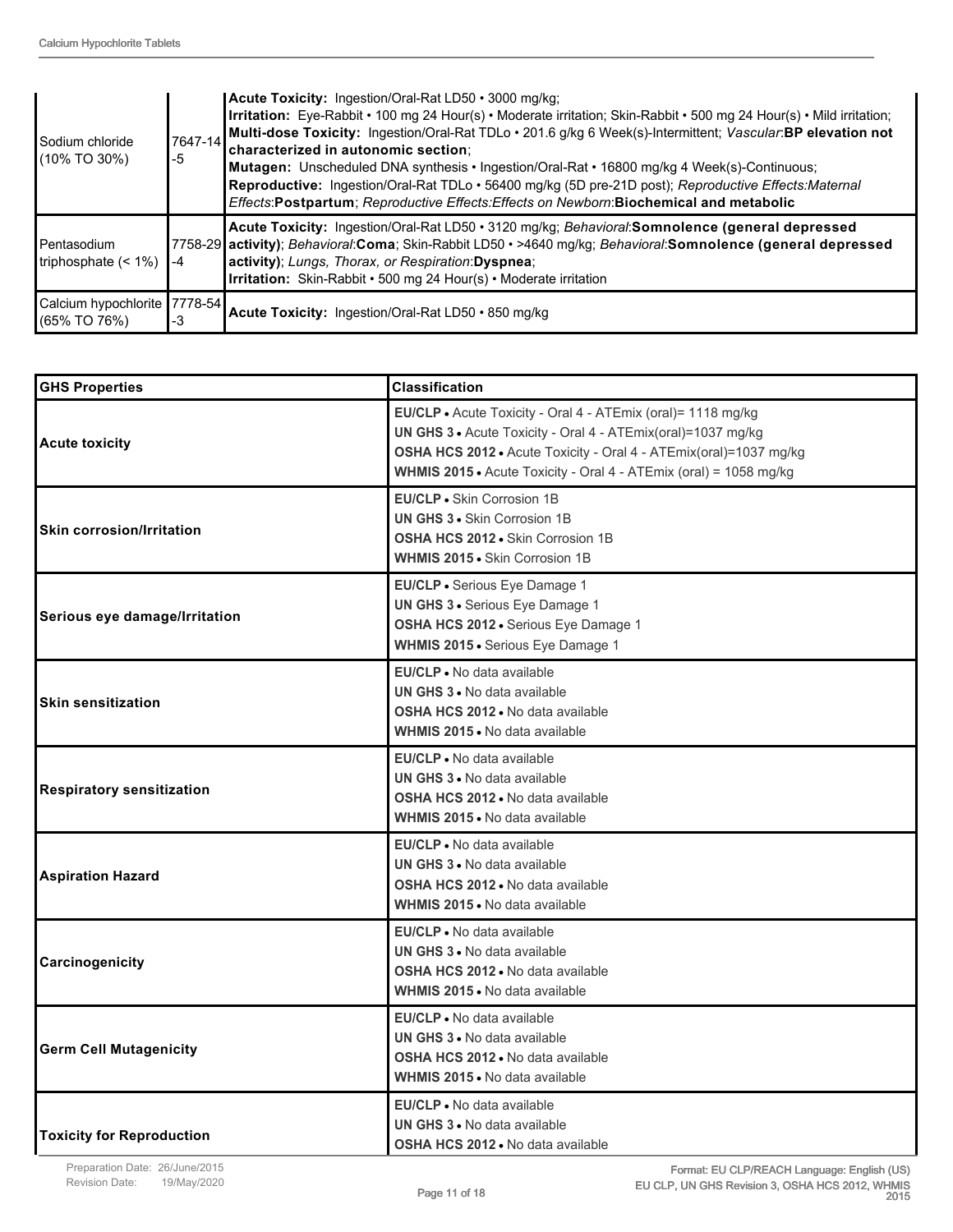|                 | WHMIS 2015 . No data available                                                                                                                                                                                                                                                                                                                                        |
|-----------------|-----------------------------------------------------------------------------------------------------------------------------------------------------------------------------------------------------------------------------------------------------------------------------------------------------------------------------------------------------------------------|
| <b>ISTOT-SE</b> | <b>EU/CLP</b> • No data available<br><b>UN GHS 3 •</b> Specific Target Organ Toxicity Single Exposure 3: Respiratory Tract<br><b>I</b> rritation<br><b>OSHA HCS 2012 •</b> Specific Target Organ Toxicity Single Exposure 3: Respiratory Tract<br>Irritation<br><b>WHMIS 2015 •</b> Specific Target Organ Toxicity Single Exposure 3: Respiratory Tract<br>Irritation |
| <b>ISTOT-RE</b> | EU/CLP . No data available<br>UN GHS 3 . No data available<br><b>OSHA HCS 2012 .</b> No data available<br>WHMIS 2015 • No data available                                                                                                                                                                                                                              |

#### **Potential Health Effects**

#### **Inhalation**

**Skin**

**Eye**

- **Acute (Immediate)** May cause corrosive burns irreversible damage. May cause respiratory irritation. **Chronic (Delayed)** • Repeated or prolonged exposure to corrosive fumes may cause bronchial irritation with chronic cough. **Acute (Immediate)** • Causes severe skin burns. **Chronic (Delayed)** • Repeated or prolonged exposure to corrosive materials will cause dermatitis.
- **Acute (Immediate)** Causes serious eye damage. Direct contact with the eyes can cause irreversible damage, including blindness.
- **Chronic (Delayed)** Repeated or prolonged exposure to corrosive materials or fumes may cause conjunctivitis.

#### **Ingestion**

- **Acute (Immediate)** Harmful or fatal if swallowed. May cause irreversible damage to mucous membranes.
- **Chronic (Delayed)** Repeated or prolonged exposure to corrosive materials or fumes may cause gastrointestinal disturbances.

### **Key to abbreviations**

LD = Lethal Dose TD = Toxic Dose

### **Section 12 - Ecological Information**

#### **12.1 Toxicity**

|                                        | <b>CAS</b> |                                                                                                                                                                                                                                                                                                                                                                                                                                                                                                                                                                                                                                                                                                                                                                                                                   |
|----------------------------------------|------------|-------------------------------------------------------------------------------------------------------------------------------------------------------------------------------------------------------------------------------------------------------------------------------------------------------------------------------------------------------------------------------------------------------------------------------------------------------------------------------------------------------------------------------------------------------------------------------------------------------------------------------------------------------------------------------------------------------------------------------------------------------------------------------------------------------------------|
| Calcium Hypochlorite<br><b>Tablets</b> | INDA       | Aquatic Toxicity-Fish: 96 Hour(s) Bluegill - Lepomis macrochirus 57-60 µg/L [Fresh water] Comments:<br>Calcium hypochlorite<br>96 Hour(s) LC50 Atlantic silverside - Menidia menidia 37 µg/L [Marine water] Comments: Calcium<br>hypochlorite<br>96 Hour(s) LC50 Bluegill - Lepomis macrochirus 1294600 µg/L [Fresh water] Comments: Sodium chloride<br>96 Hour(s) LC50 Guppy - Poecilia reticulata 356 mL/kg [Marine water] Comments: Calcium hydroxide<br>96 Hour(s) NOEC Guppy - Poecilia reticulata 56 mg/L [Marine water] Comments: Calcium hydroxide<br>Aquatic Toxicity-Crustacea: 48 Hour(s) EC50 Water flea - Daphnia magna 402600-469200 µg/L [Fresh<br>water] Comments: Sodium chloride<br>48 Hour(s) EC50 Water flea - Daphnia magna 0.073-0.079 µg/L [Fresh water] Comments: Calcium<br>hypochlorite |

• LC50: 0.088 mg/L (96 hr, Bluegill Sunfish) Very toxic to aquatic life. Do not allow to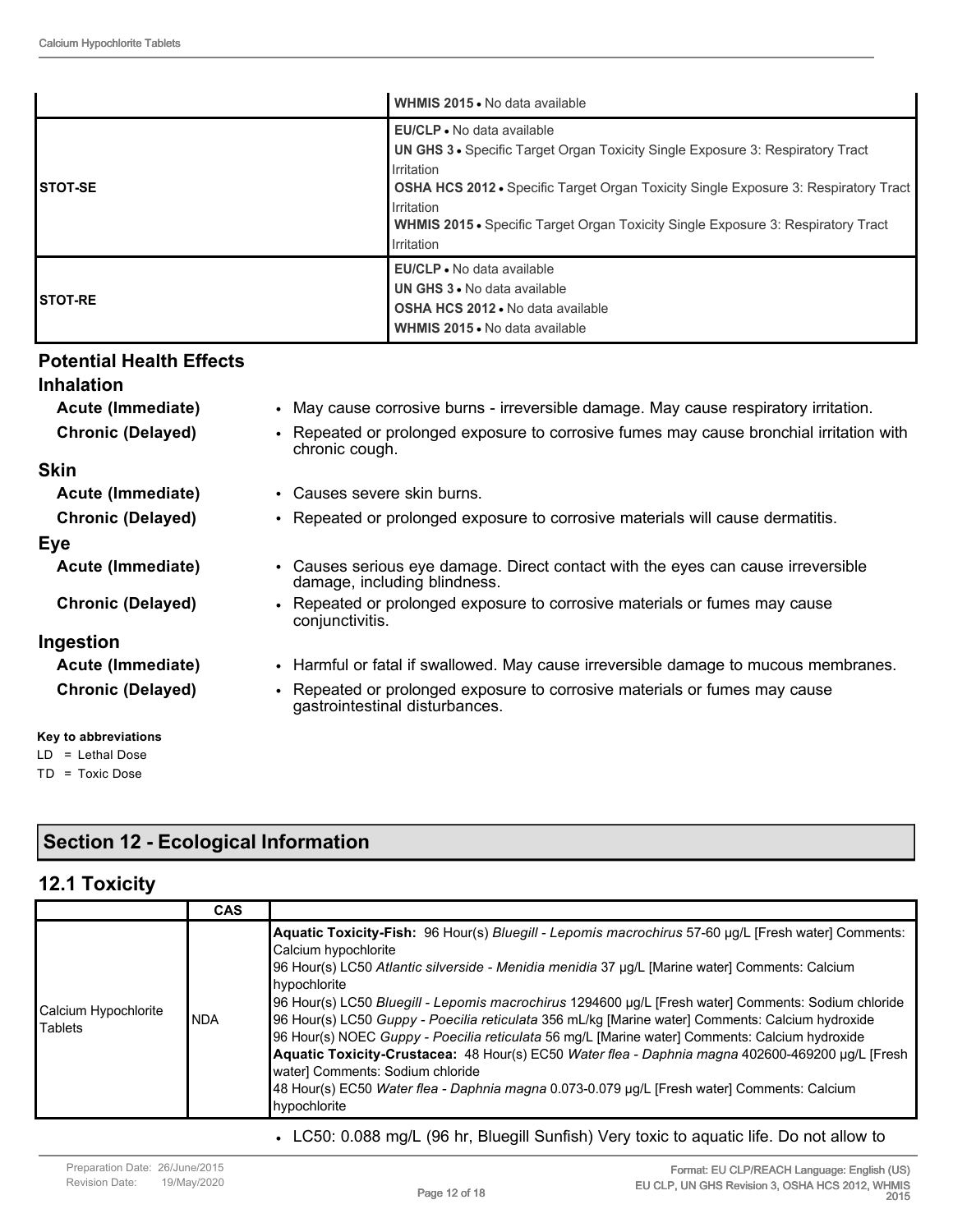enter groundwater, surface water or drains. Hazardous to the aquatic environment Chronic 1.

#### **12.2 Persistence and degradability**

- Material data lacking.
- **12.3 Bioaccumulative potential**
	- Material data lacking.
- **12.4 Mobility in Soil**
- Material data lacking.

#### **12.5 Results of PBT and vPvB assessment**

• No PBT and vPvB assessment has been conducted.

#### **12.6 Other adverse effects**

• No studies have been found.

#### **Section 13 - Disposal Considerations**

#### **13.1 Waste treatment methods**

**Product waste** • The generation of waste should be avoided or minimized wherever possible. This material and its container must be disposed of in a safe way. Spilled material that has been swept up and dissolved in water should be used immediately in the normal application for which this product is being consumed. If this is not possible, material may be neutralized. Please contact Axiall Corporation Emergency Response team for guidance at 304-455-6882. Note: Only properly neutralized material should be flushed to sewer. Unneutralized material can cause environmental damage to receiving water or can interfere with treatment plant operation. Care must be taken when using or disposing of chemical materials and/or their containers to prevent environmental contamination. Empty containers retain product residue and can be hazardous. Residual material remaining in empty container can react to cause fire. Thoroughly flush empty container with water then destroy by placing in trash collection. Disposal of this product, solutions and any by-products should at all times comply with the requirements of environmental protection and waste disposal legislation and any regional local authority requirements. Avoid dispersal of spilled material and runoff and contact with soil, waterways, drains and sewers.

**Packaging waste** • Dispose of content and/or container in accordance with local, regional, national, and/or international regulations.

### **Section 14 - Transport Information**

|                  | <b>14.1 UN</b><br>number | 14.2 UN proper<br>shipping name          | 14.3 Transport hazard<br>class(es) | 14.4 Packing<br>group | <b>14.5 Environmental</b><br>hazards |
|------------------|--------------------------|------------------------------------------|------------------------------------|-----------------------|--------------------------------------|
| <b>I</b> DOT     | <b>UN2880</b>            | CALCIUM HYPOCHLORITE,<br><b>HYDRATED</b> | 5.1                                |                       | Marine Pollutant                     |
| <b>TDG</b>       | <b>UN2880</b>            | CALCIUM HYPOCHLORITE,<br><b>HYDRATED</b> | 5.1                                |                       | Marine Pollutant                     |
| <b>IMO/IMDG</b>  | <b>UN2880</b>            | CALCIUM HYPOCHLORITE,<br><b>HYDRATED</b> | 5.1                                |                       | Marine Pollutant                     |
| <b>IATA/ICAO</b> | <b>UN2880</b>            | CALCIUM HYPOCHLORITE,<br><b>HYDRATED</b> | 5.1                                |                       | <b>Chronic Aquatic Toxicity</b>      |

#### **14.6 Special precautions for user** • Under 49 CFR (DOT), non-bulk U.S. domestic shipments by ground do not require Marine Pollutant markings or labels, nor does Marine Pollutant need to be mentioned on shipping papers.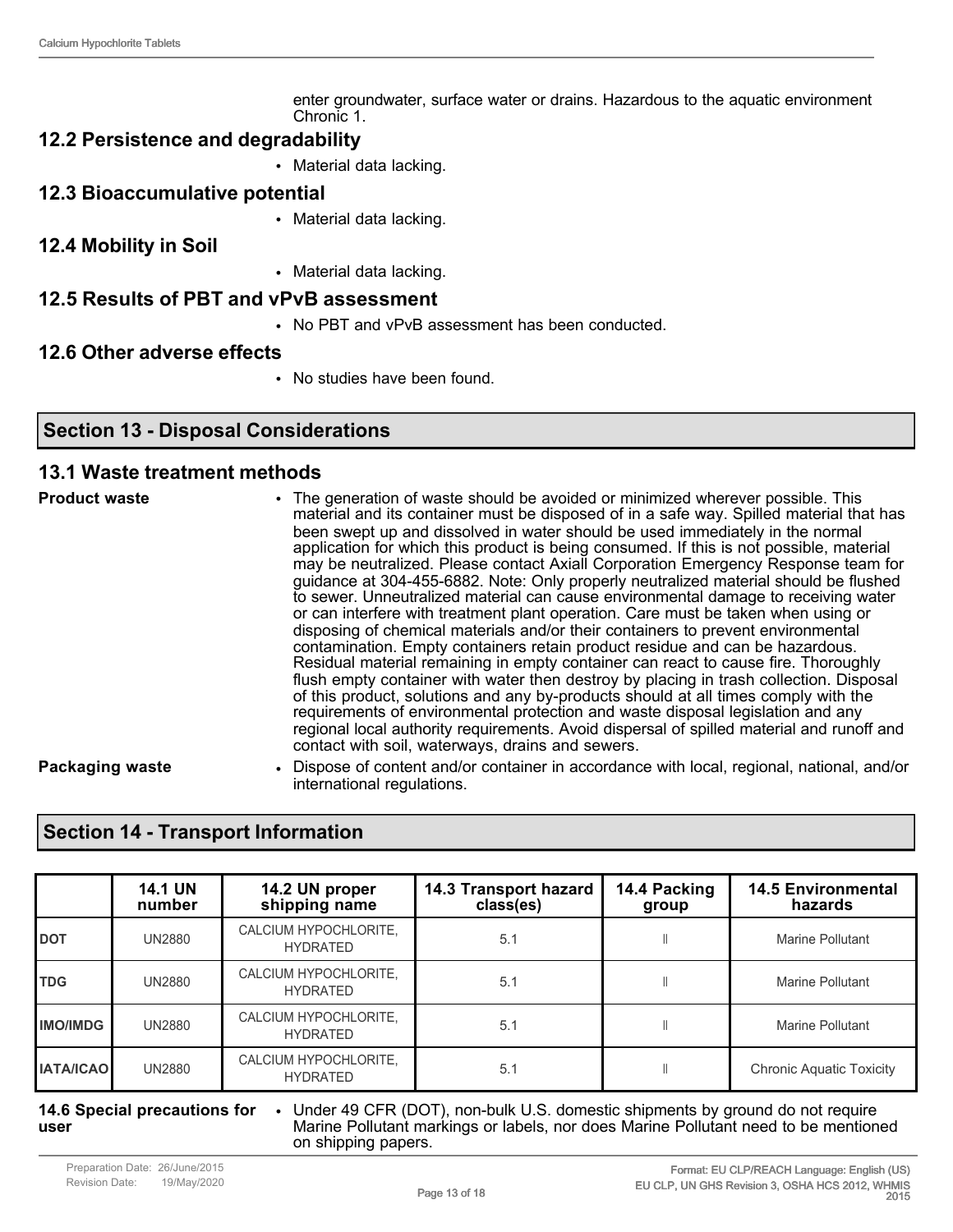#### **14.7 Transport in bulk according to Annex II of Marpol and the IBC Code**

• Data lacking.

#### **Section 15 - Regulatory Information**

#### **15.1 Safety, health and environmental regulations/legislation specific for the substance or mixture**

**SARA Hazard Classifications** • Acute, Fire

#### **FIFRA – Pesticide Labeling**

This chemical is a pesticide product registered by the Environmental Protection Agency and is regulated under FIFRA. Pesticide products are exempt from TSCA and not subject to inventory requirements.

• This chemical is a pesticide product registered by the Environmental Protection Agency and is subject to certain labeling requirements under federal pesticide law. These requirements differ from the classification criteria and hazard information required for safety data sheets, and for workplace labels of non-pesticide chemicals.

| Inventory                     |            |                   |                    |                  |                  |             |
|-------------------------------|------------|-------------------|--------------------|------------------|------------------|-------------|
| Component                     | <b>CAS</b> | <b>Canada DSL</b> | <b>Canada NDSL</b> | <b>EU EINECS</b> | <b>EU ELNICS</b> | <b>TSCA</b> |
| Calcium chloride              | 10043-52-4 | Yes               | No                 | Yes              | No               | Yes         |
| Calcium hydroxide             | 1305-62-0  | Yes               | No                 | Yes              | <b>No</b>        | Yes         |
| Calcium carbonate             | 471-34-1   | Yes               | <b>No</b>          | Yes              | <b>No</b>        | Yes         |
| Calcium chlorate              | 10137-74-3 | No                | No                 | Yes              | No               | No          |
| Calcium<br>hypochlorite       | 17778-54-3 | Yes               | No                 | Yes              | No               | Yes         |
| l Sodium chloride             | 17647-14-5 | <b>Yes</b>        | No                 | Yes              | No               | Yes         |
| l Pentasodium<br>triphosphate | 7758-29-4  | Yes               | No                 | Yes              | No               | Yes         |

#### **Canada**

| ⊺Labor <sup>.</sup>                                 |            |                                                                       |
|-----------------------------------------------------|------------|-----------------------------------------------------------------------|
| Canada - WHMIS 1988 - Classifications of Substances |            |                                                                       |
| • Calcium chloride                                  | 10043-52-4 | D <sub>2</sub> B                                                      |
| • Calcium hypochlorite                              | 7778-54-3  | C, E                                                                  |
| • Calcium chlorate                                  | 10137-74-3 | Not Listed                                                            |
| • Pentasodium triphosphate                          | 7758-29-4  | Not Listed                                                            |
| • Calcium hydroxide                                 | 1305-62-0  | E                                                                     |
| • Sodium chloride                                   | 7647-14-5  | Uncontrolled product<br>according to WHMIS<br>classification criteria |
| • Calcium carbonate                                 | 471-34-1   | Uncontrolled product<br>according to WHMIS<br>classification criteria |
| Canada - WHMIS 1988 - Ingredient Disclosure List    |            |                                                                       |
| • Calcium chloride                                  | 10043-52-4 | Not Listed                                                            |
| • Calcium hypochlorite                              | 7778-54-3  | Not Listed                                                            |
| • Calcium chlorate                                  | 10137-74-3 | Not Listed                                                            |
| • Pentasodium triphosphate                          | 7758-29-4  | Not Listed                                                            |
| • Calcium hydroxide                                 | 1305-62-0  | 1%                                                                    |
| • Sodium chloride                                   | 7647-14-5  | Not Listed                                                            |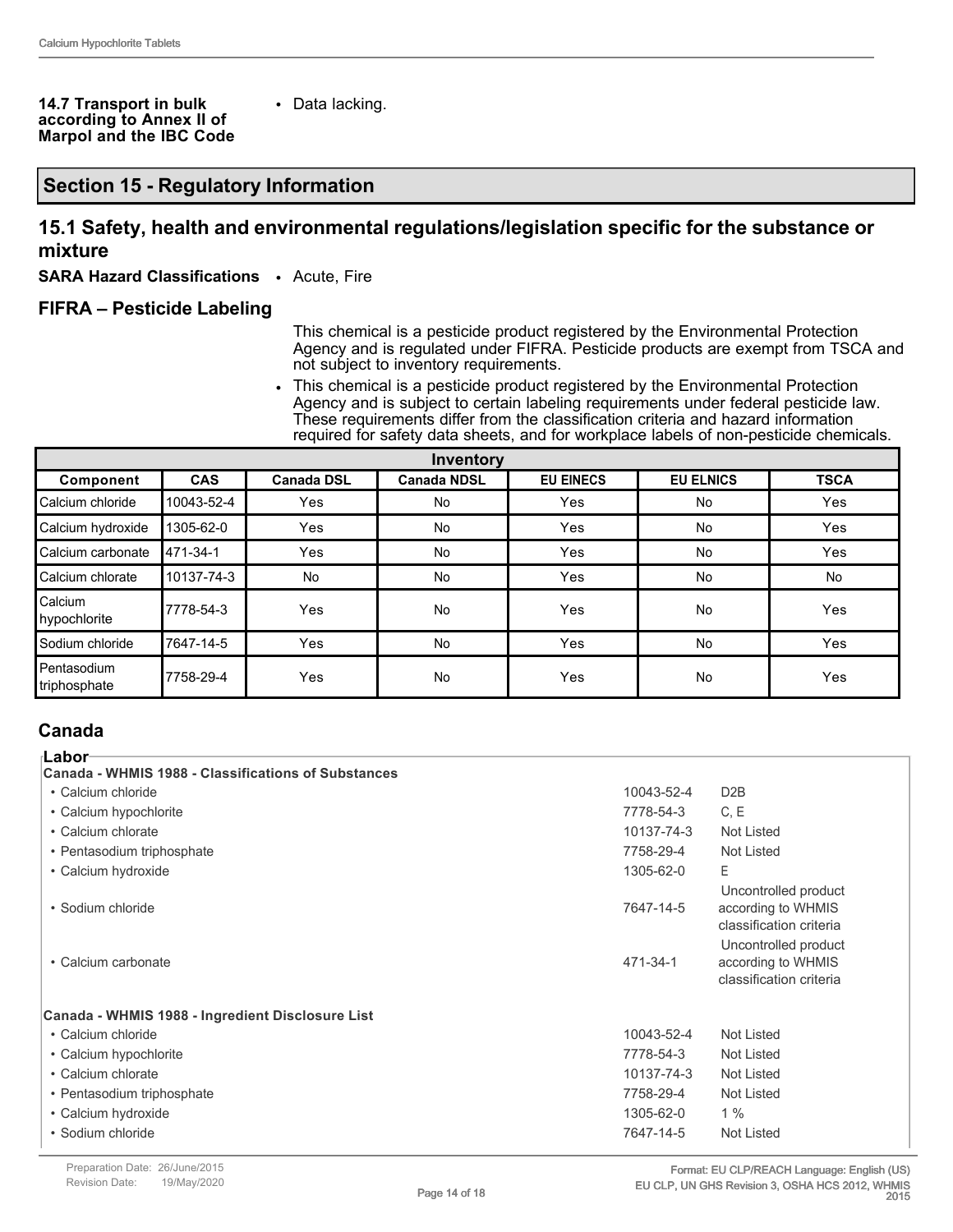| • Calcium carbonate                                             | 471-34-1   | Not Listed |
|-----------------------------------------------------------------|------------|------------|
| ⊧Environment<br><b>Canada - CEPA - Priority Substances List</b> |            |            |
| • Calcium chloride                                              | 10043-52-4 | Not Listed |
| • Calcium hypochlorite                                          | 7778-54-3  | Not Listed |
| • Calcium chlorate                                              | 10137-74-3 | Not Listed |
| • Pentasodium triphosphate                                      | 7758-29-4  | Not Listed |
| • Calcium hydroxide                                             | 1305-62-0  | Not Listed |
| • Sodium chloride                                               | 7647-14-5  | Not Listed |
| • Calcium carbonate                                             | 471-34-1   | Not Listed |

#### **United States**

| ⊧Labor                                                               |            |            |
|----------------------------------------------------------------------|------------|------------|
| U.S. - OSHA - Process Safety Management - Highly Hazardous Chemicals |            |            |
| • Calcium chloride                                                   | 10043-52-4 | Not Listed |
| • Calcium hypochlorite                                               | 7778-54-3  | Not Listed |
| • Calcium chlorate                                                   | 10137-74-3 | Not Listed |
| • Pentasodium triphosphate                                           | 7758-29-4  | Not Listed |
| • Calcium hydroxide                                                  | 1305-62-0  | Not Listed |
| • Sodium chloride                                                    | 7647-14-5  | Not Listed |
| • Calcium carbonate                                                  | 471-34-1   | Not Listed |
| U.S. - OSHA - Specifically Regulated Chemicals                       |            |            |
| • Calcium chloride                                                   | 10043-52-4 | Not Listed |
| • Calcium hypochlorite                                               | 7778-54-3  | Not Listed |
| • Calcium chlorate                                                   | 10137-74-3 | Not Listed |
| • Pentasodium triphosphate                                           | 7758-29-4  | Not Listed |
| • Calcium hydroxide                                                  | 1305-62-0  | Not Listed |
| • Sodium chloride                                                    | 7647-14-5  | Not Listed |
| • Calcium carbonate                                                  | 471-34-1   | Not Listed |
|                                                                      |            |            |

| • Calcium chloride         | 10043-52-4                                                                                                                                                                                                                    | <b>Not Listed</b>                |
|----------------------------|-------------------------------------------------------------------------------------------------------------------------------------------------------------------------------------------------------------------------------|----------------------------------|
| • Calcium hypochlorite     | 7778-54-3                                                                                                                                                                                                                     | <b>Not Listed</b>                |
| • Calcium chlorate         | 10137-74-3                                                                                                                                                                                                                    | Not Listed                       |
| • Pentasodium triphosphate | 7758-29-4                                                                                                                                                                                                                     | <b>Not Listed</b>                |
| • Calcium hydroxide        | 1305-62-0                                                                                                                                                                                                                     | <b>Not Listed</b>                |
| • Sodium chloride          | 7647-14-5                                                                                                                                                                                                                     | Not Listed                       |
| • Calcium carbonate        | 471-34-1                                                                                                                                                                                                                      | <b>Not Listed</b>                |
|                            |                                                                                                                                                                                                                               |                                  |
| • Calcium chloride         | 10043-52-4                                                                                                                                                                                                                    | <b>Not Listed</b>                |
| • Calcium hypochlorite     | 7778-54-3                                                                                                                                                                                                                     | 10 lb final RQ; 4.54 kg final RQ |
| • Calcium chlorate         | 10137-74-3                                                                                                                                                                                                                    | <b>Not Listed</b>                |
| • Pentasodium triphosphate | 7758-29-4                                                                                                                                                                                                                     | <b>Not Listed</b>                |
| • Calcium hydroxide        | 1305-62-0                                                                                                                                                                                                                     | <b>Not Listed</b>                |
| • Sodium chloride          | 7647-14-5                                                                                                                                                                                                                     | <b>Not Listed</b>                |
| • Calcium carbonate        | 471-34-1                                                                                                                                                                                                                      | <b>Not Listed</b>                |
|                            |                                                                                                                                                                                                                               |                                  |
| • Calcium chloride         | 10043-52-4                                                                                                                                                                                                                    | <b>Not Listed</b>                |
| • Calcium hypochlorite     | 7778-54-3                                                                                                                                                                                                                     | <b>Not Listed</b>                |
|                            | ⊦Environment<br>U.S. - CAA (Clean Air Act) - 1990 Hazardous Air Pollutants<br>U.S. - CERCLA/SARA - Hazardous Substances and their Reportable Quantities<br>U.S. - CERCLA/SARA - Radionuclides and Their Reportable Quantities |                                  |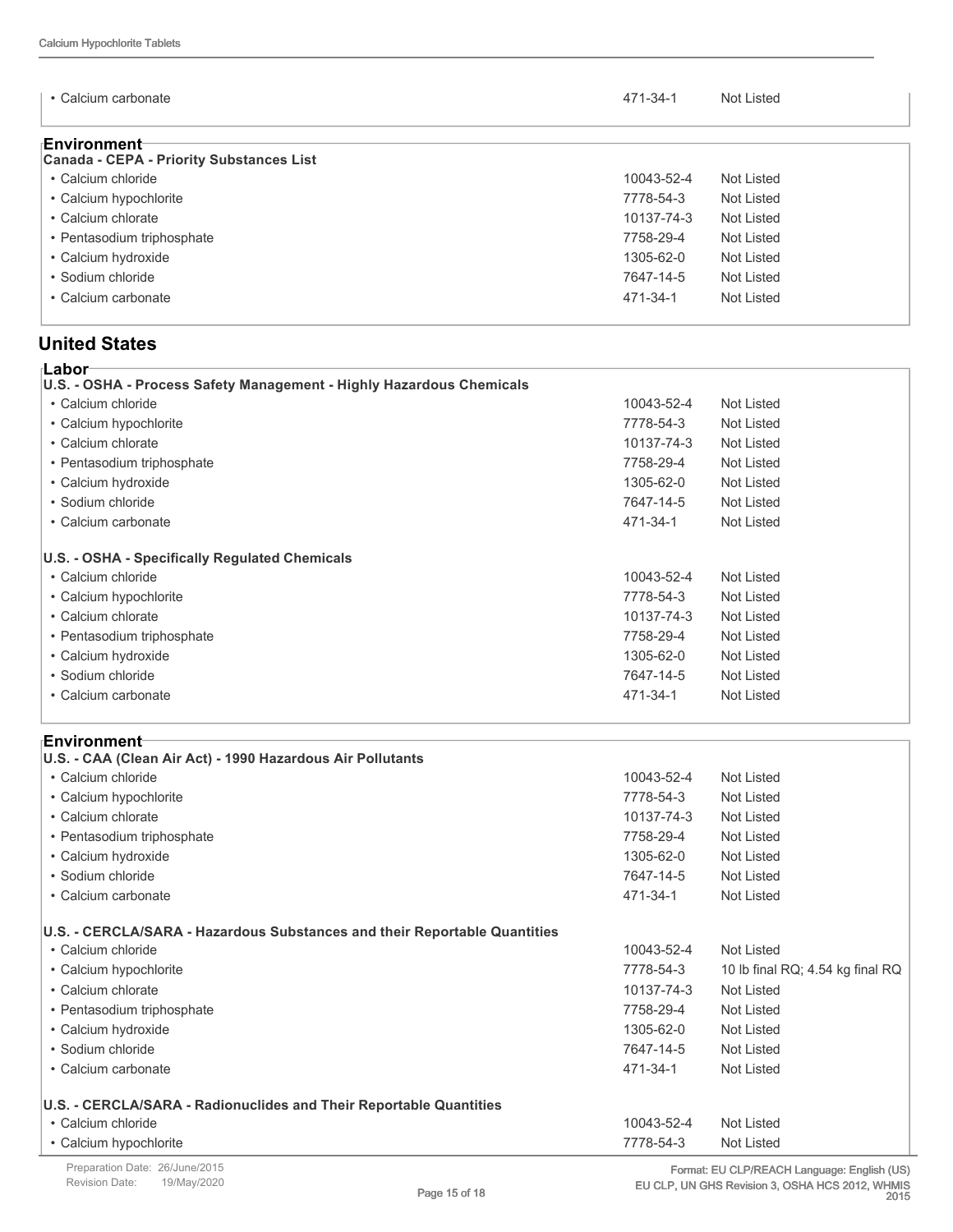| • Calcium chlorate                                                               | 10137-74-3 | Not Listed        |
|----------------------------------------------------------------------------------|------------|-------------------|
| • Pentasodium triphosphate                                                       | 7758-29-4  | Not Listed        |
| • Calcium hydroxide                                                              | 1305-62-0  | <b>Not Listed</b> |
| • Sodium chloride                                                                | 7647-14-5  | <b>Not Listed</b> |
| • Calcium carbonate                                                              | 471-34-1   | <b>Not Listed</b> |
|                                                                                  |            |                   |
| U.S. - CERCLA/SARA - Section 302 Extremely Hazardous Substances EPCRA RQs        |            |                   |
| • Calcium chloride                                                               | 10043-52-4 | <b>Not Listed</b> |
| • Calcium hypochlorite                                                           | 7778-54-3  | <b>Not Listed</b> |
| • Calcium chlorate                                                               | 10137-74-3 | <b>Not Listed</b> |
| • Pentasodium triphosphate                                                       | 7758-29-4  | Not Listed        |
| • Calcium hydroxide                                                              | 1305-62-0  | Not Listed        |
| • Sodium chloride                                                                | 7647-14-5  | Not Listed        |
| • Calcium carbonate                                                              | 471-34-1   | Not Listed        |
| U.S. - CERCLA/SARA - Section 302 Extremely Hazardous Substances TPQs             |            |                   |
| • Calcium chloride                                                               | 10043-52-4 | <b>Not Listed</b> |
| • Calcium hypochlorite                                                           | 7778-54-3  | Not Listed        |
| • Calcium chlorate                                                               | 10137-74-3 | Not Listed        |
| • Pentasodium triphosphate                                                       | 7758-29-4  | Not Listed        |
| • Calcium hydroxide                                                              | 1305-62-0  | Not Listed        |
| • Sodium chloride                                                                | 7647-14-5  | Not Listed        |
| • Calcium carbonate                                                              | 471-34-1   | <b>Not Listed</b> |
| U.S. - CERCLA/SARA - Section 313 - Emission Reporting                            |            |                   |
| • Calcium chloride                                                               | 10043-52-4 | Not Listed        |
| • Calcium hypochlorite                                                           | 7778-54-3  | <b>Not Listed</b> |
| • Calcium chlorate                                                               | 10137-74-3 | Not Listed        |
| • Pentasodium triphosphate                                                       | 7758-29-4  | Not Listed        |
| • Calcium hydroxide                                                              | 1305-62-0  | Not Listed        |
| • Sodium chloride                                                                | 7647-14-5  | <b>Not Listed</b> |
| • Calcium carbonate                                                              | 471-34-1   | Not Listed        |
| U.S. - CERCLA/SARA - Section 313 - PBT Chemical Listing                          |            |                   |
| • Calcium chloride                                                               | 10043-52-4 | Not Listed        |
| • Calcium hypochlorite                                                           | 7778-54-3  | Not Listed        |
| • Calcium chlorate                                                               | 10137-74-3 | <b>Not Listed</b> |
| · Pentasodium triphosphate                                                       | 7758-29-4  | <b>Not Listed</b> |
| • Calcium hydroxide                                                              | 1305-62-0  | Not Listed        |
| · Sodium chloride                                                                | 7647-14-5  | <b>Not Listed</b> |
| • Calcium carbonate                                                              | 471-34-1   | Not Listed        |
|                                                                                  |            |                   |
| U.S. - TSCA (Toxic Substances Control Act) - Section 12(b) - Export Notification |            |                   |
| • Calcium chloride                                                               | 10043-52-4 | Not Listed        |
| • Calcium hypochlorite                                                           | 7778-54-3  | Not Listed        |
| • Calcium chlorate                                                               | 10137-74-3 | Not Listed        |
| • Pentasodium triphosphate                                                       | 7758-29-4  | Not Listed        |
| • Calcium hydroxide                                                              | 1305-62-0  | Not Listed        |
| · Sodium chloride                                                                | 7647-14-5  | Not Listed        |
| • Calcium carbonate                                                              | 471-34-1   | Not Listed        |
|                                                                                  |            |                   |

### **United States - California**

**Environment U.S. - California - Proposition 65 - Carcinogens List**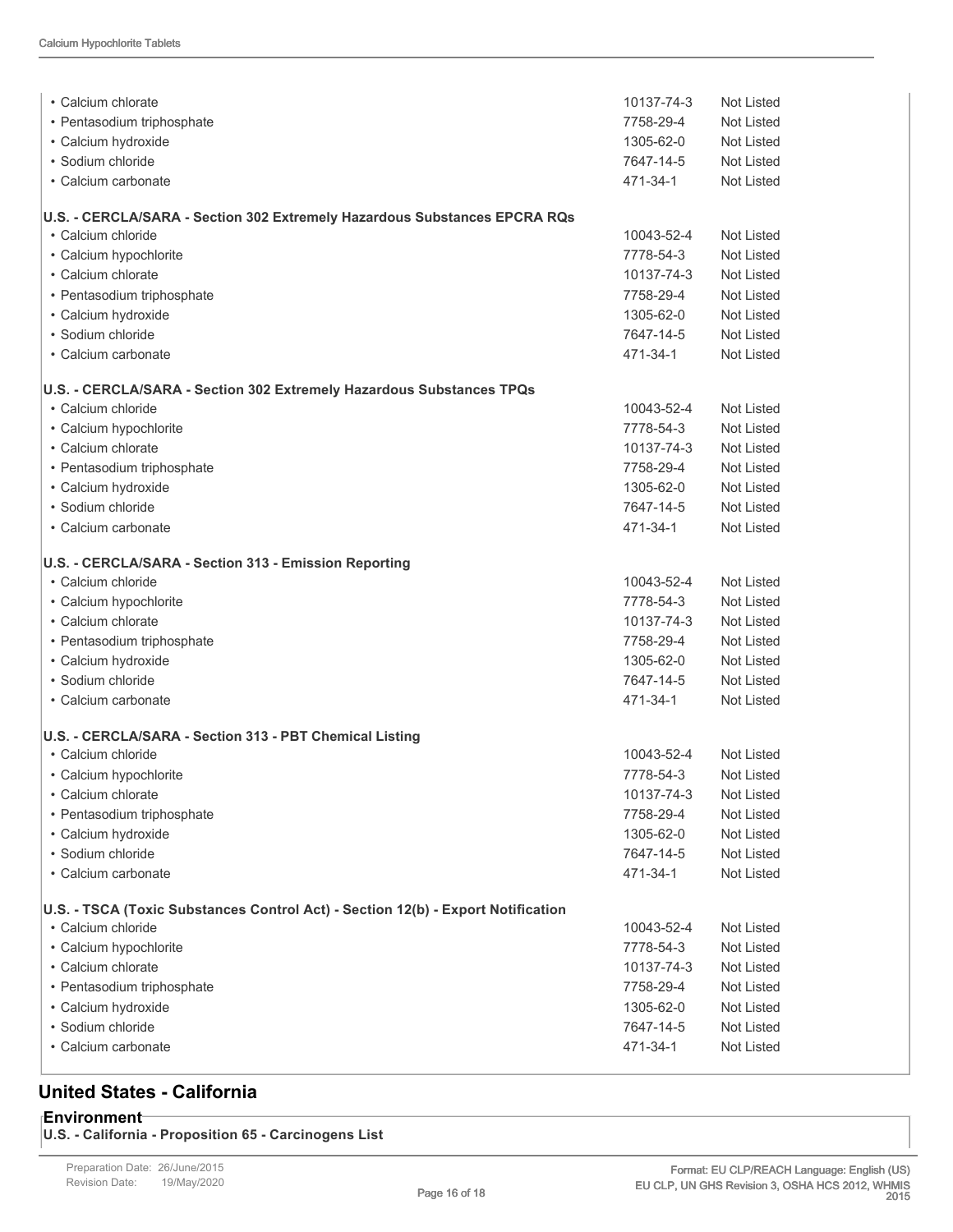| • Calcium chloride                                                        | 10043-52-4 | Not Listed        |
|---------------------------------------------------------------------------|------------|-------------------|
| • Calcium hypochlorite                                                    | 7778-54-3  | Not Listed        |
| • Calcium chlorate                                                        | 10137-74-3 | <b>Not Listed</b> |
| • Pentasodium triphosphate                                                | 7758-29-4  | Not Listed        |
| • Calcium hydroxide                                                       | 1305-62-0  | Not Listed        |
| • Sodium chloride                                                         | 7647-14-5  | Not Listed        |
| • Calcium carbonate                                                       | 471-34-1   | Not Listed        |
| U.S. - California - Proposition 65 - Developmental Toxicity               |            |                   |
| • Calcium chloride                                                        | 10043-52-4 | Not Listed        |
| • Calcium hypochlorite                                                    | 7778-54-3  | Not Listed        |
| • Calcium chlorate                                                        | 10137-74-3 | Not Listed        |
| • Pentasodium triphosphate                                                | 7758-29-4  | Not Listed        |
| • Calcium hydroxide                                                       | 1305-62-0  | <b>Not Listed</b> |
| • Sodium chloride                                                         | 7647-14-5  | Not Listed        |
| • Calcium carbonate                                                       | 471-34-1   | Not Listed        |
| U.S. - California - Proposition 65 - Maximum Allowable Dose Levels (MADL) |            |                   |
| • Calcium chloride                                                        | 10043-52-4 | Not Listed        |
| • Calcium hypochlorite                                                    | 7778-54-3  | <b>Not Listed</b> |
| • Calcium chlorate                                                        | 10137-74-3 | Not Listed        |
| • Pentasodium triphosphate                                                | 7758-29-4  | Not Listed        |
| • Calcium hydroxide                                                       | 1305-62-0  | Not Listed        |
| • Sodium chloride                                                         | 7647-14-5  | Not Listed        |
| • Calcium carbonate                                                       | 471-34-1   | Not Listed        |
| U.S. - California - Proposition 65 - No Significant Risk Levels (NSRL)    |            |                   |
| • Calcium chloride                                                        | 10043-52-4 | Not Listed        |
| • Calcium hypochlorite                                                    | 7778-54-3  | Not Listed        |
| • Calcium chlorate                                                        | 10137-74-3 | Not Listed        |
| • Pentasodium triphosphate                                                | 7758-29-4  | Not Listed        |
| • Calcium hydroxide                                                       | 1305-62-0  | Not Listed        |
| · Sodium chloride                                                         | 7647-14-5  | Not Listed        |
| • Calcium carbonate                                                       | 471-34-1   | Not Listed        |
| U.S. - California - Proposition 65 - Reproductive Toxicity - Female       |            |                   |
| • Calcium chloride                                                        | 10043-52-4 | Not Listed        |
| • Calcium hypochlorite                                                    | 7778-54-3  | Not Listed        |
| • Calcium chlorate                                                        | 10137-74-3 | Not Listed        |
| • Pentasodium triphosphate                                                | 7758-29-4  | Not Listed        |
| · Calcium hydroxide                                                       | 1305-62-0  | <b>Not Listed</b> |
| · Sodium chloride                                                         | 7647-14-5  | Not Listed        |
| • Calcium carbonate                                                       | 471-34-1   | <b>Not Listed</b> |
| U.S. - California - Proposition 65 - Reproductive Toxicity - Male         |            |                   |
| • Calcium chloride                                                        | 10043-52-4 | Not Listed        |
| • Calcium hypochlorite                                                    | 7778-54-3  | Not Listed        |
| • Calcium chlorate                                                        | 10137-74-3 | Not Listed        |
| · Pentasodium triphosphate                                                | 7758-29-4  | Not Listed        |
| · Calcium hydroxide                                                       | 1305-62-0  | Not Listed        |
| · Sodium chloride                                                         | 7647-14-5  | Not Listed        |
| • Calcium carbonate                                                       | 471-34-1   | Not Listed        |

### **15.2 Chemical Safety Assessment**